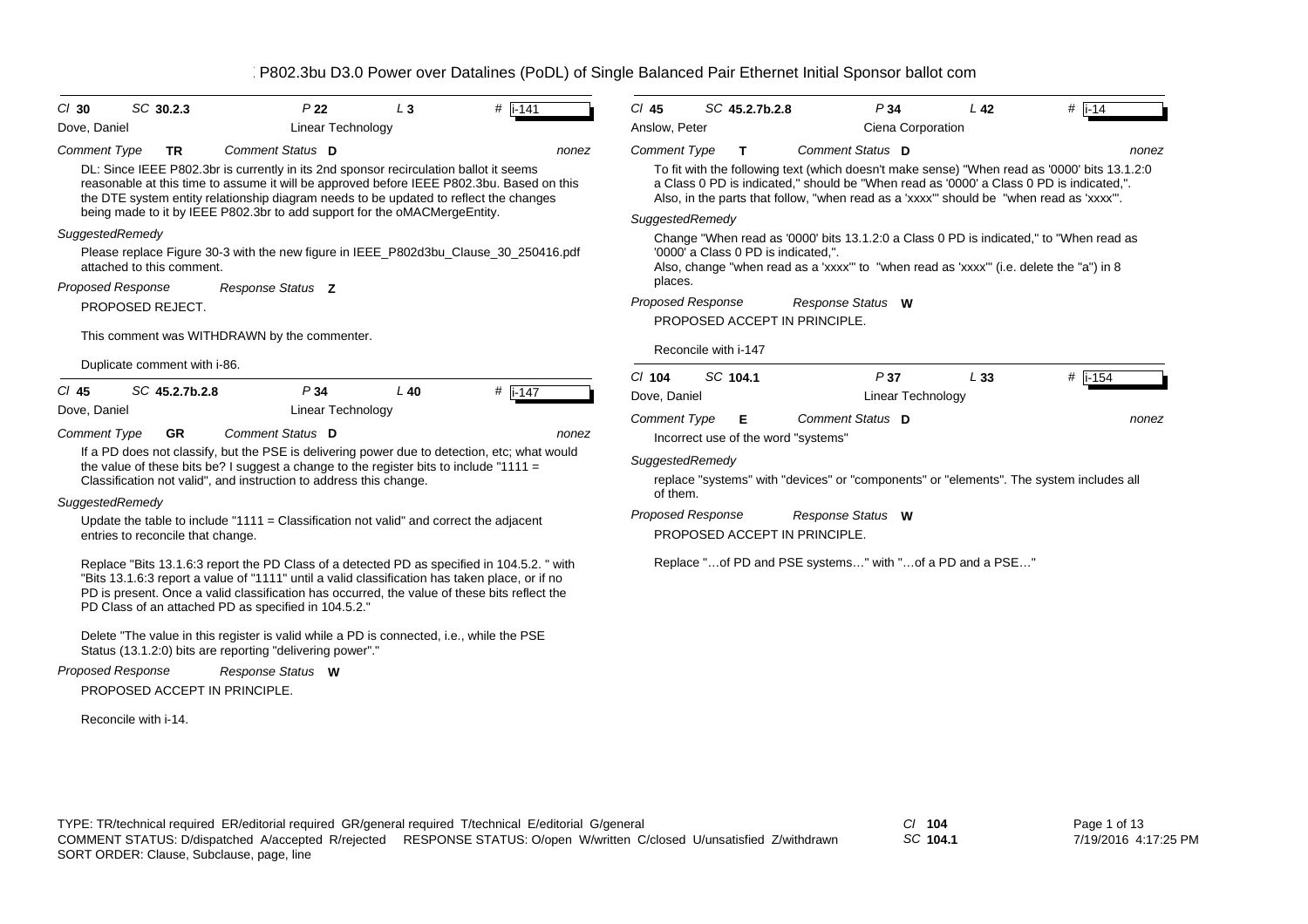| CI 104<br>SC 104.1.3                                              |                                                                                                                                                                                                                                                                                              | P38                | L44 | $#$ i-119 |       | C/ 104                   | SC 104.1.3                      | P38                                                                                                                                                                                                                                                                                                                                                                                                                                                                                                                                                                                                                                                                                                                                                                                             | L44 | $#$ i-80 |
|-------------------------------------------------------------------|----------------------------------------------------------------------------------------------------------------------------------------------------------------------------------------------------------------------------------------------------------------------------------------------|--------------------|-----|-----------|-------|--------------------------|---------------------------------|-------------------------------------------------------------------------------------------------------------------------------------------------------------------------------------------------------------------------------------------------------------------------------------------------------------------------------------------------------------------------------------------------------------------------------------------------------------------------------------------------------------------------------------------------------------------------------------------------------------------------------------------------------------------------------------------------------------------------------------------------------------------------------------------------|-----|----------|
| Zimmerman, George                                                 |                                                                                                                                                                                                                                                                                              | Commscope and Line |     |           |       | Law, David               |                                 | <b>Hewlett Packard Enter</b>                                                                                                                                                                                                                                                                                                                                                                                                                                                                                                                                                                                                                                                                                                                                                                    |     |          |
| Comment Type<br>т<br>D, which has no PHY?                         | Comment Status D<br>Under this definition, a PoDL system MUST have a PHY. This was not my understanding<br>from other discussions. If a PoDL system can exist without a PHY, the text needs<br>modification to allow for that. Additionally, for consideration, perhaps there is also a Type |                    |     |           | nonez | <b>Comment Type</b>      | <b>TR</b><br>is compatible with | Comment Status D<br>Subclause 104.1.3 'PoDL system types' states that 'A PoDL system, consisting of PHYs,<br>PSE, MDIs, link segment, and a PD is defined as Type A, Type B, or Type C.'. It then<br>states that 'A Type A system is compatible with 100BASE-T1 PHYs, and a Type B system                                                                                                                                                                                                                                                                                                                                                                                                                                                                                                       |     | nonez    |
| SuggestedRemedy<br>Proposed Response<br>Resolved by comment i-80. | Change "A PoDL system, consisting of PHYs, PSE,  Is defined" to "A PoDL system,<br>consisting of PSE, MDIs, link segment, a PD, and optionally a PHY is defined"<br>Response Status W<br>PROPOSED ACCEPT IN PRINCIPLE.                                                                       |                    |     |           |       |                          |                                 | 1000BASE-T1 PHYs.'. If Type is an attribute of a complete system, how can the system<br>then be compatible with a particular PHY?<br>Subclause 104.4.6.3 'Power feeding ripple and transients' then states that 'When<br>measuring the ripple voltage for a Type A PSE as specified by Table 104-3 item (4a) '<br>and that 'When measuring the ripple voltage for a Type B PSE as specified in Table 104-3<br>item (4a) ' and subclause 104.5.6.3 'PD ripple and transients' states that 'The ripple and<br>transient specifications for a Type A PD shall be met for all operating ' and 'The ripple<br>and transient specifications for a Type B PD shall be met for all operating '. This implies<br>that the Type is not defined by the system, but instead an attribute of the PSE and PD. |     |          |
|                                                                   |                                                                                                                                                                                                                                                                                              |                    |     |           |       | SuggestedRemedy          |                                 | Either Type is an attribute of the complete system, and can only be determined by the<br>complete system, or is an attribute of a PSE and PD, and can be determined in isolation.<br>Please clarify which it is and then update text as necessary.                                                                                                                                                                                                                                                                                                                                                                                                                                                                                                                                              |     |          |
|                                                                   |                                                                                                                                                                                                                                                                                              |                    |     |           |       | <b>Proposed Response</b> | See comment i-219.              | Response Status W<br>PROPOSED ACCEPT IN PRINCIPLE.                                                                                                                                                                                                                                                                                                                                                                                                                                                                                                                                                                                                                                                                                                                                              |     |          |
|                                                                   |                                                                                                                                                                                                                                                                                              |                    |     |           |       |                          | Propose changing:               | "A PoDL system, consisting of PHYs, PSE, MDIs, link segment, and a PD is defined as                                                                                                                                                                                                                                                                                                                                                                                                                                                                                                                                                                                                                                                                                                             |     |          |
|                                                                   |                                                                                                                                                                                                                                                                                              |                    |     |           |       |                          |                                 | Type A, Type B, or Type C. A Type A system is compatible with 100BASE-T1 PHYs, and a<br>Type B system is compatible with 1000BASE-T1 PHYs. A Type C system is compatible<br>with both 100BASE-T1 and 1000BASE-T1 PHYs."                                                                                                                                                                                                                                                                                                                                                                                                                                                                                                                                                                         |     |          |
|                                                                   |                                                                                                                                                                                                                                                                                              |                    |     |           |       | to                       |                                 |                                                                                                                                                                                                                                                                                                                                                                                                                                                                                                                                                                                                                                                                                                                                                                                                 |     |          |
|                                                                   |                                                                                                                                                                                                                                                                                              |                    |     |           |       |                          |                                 | "A PoDL system consists of a PSE, link segment, and a PD. A Type A or Type C PSE and<br>Type A or Type C PD is compatible with 100BASE-T1 PHYs. A Type B or Type C PSE and<br>Type B or Type C PD is compatible with 1000BASE-T1 PHYs. A Type C PSE and Type C<br>PD is compatible with both 100BASE-T1 and 1000BASE-T1 PHYs."                                                                                                                                                                                                                                                                                                                                                                                                                                                                  |     |          |

*SC* **104.1.3**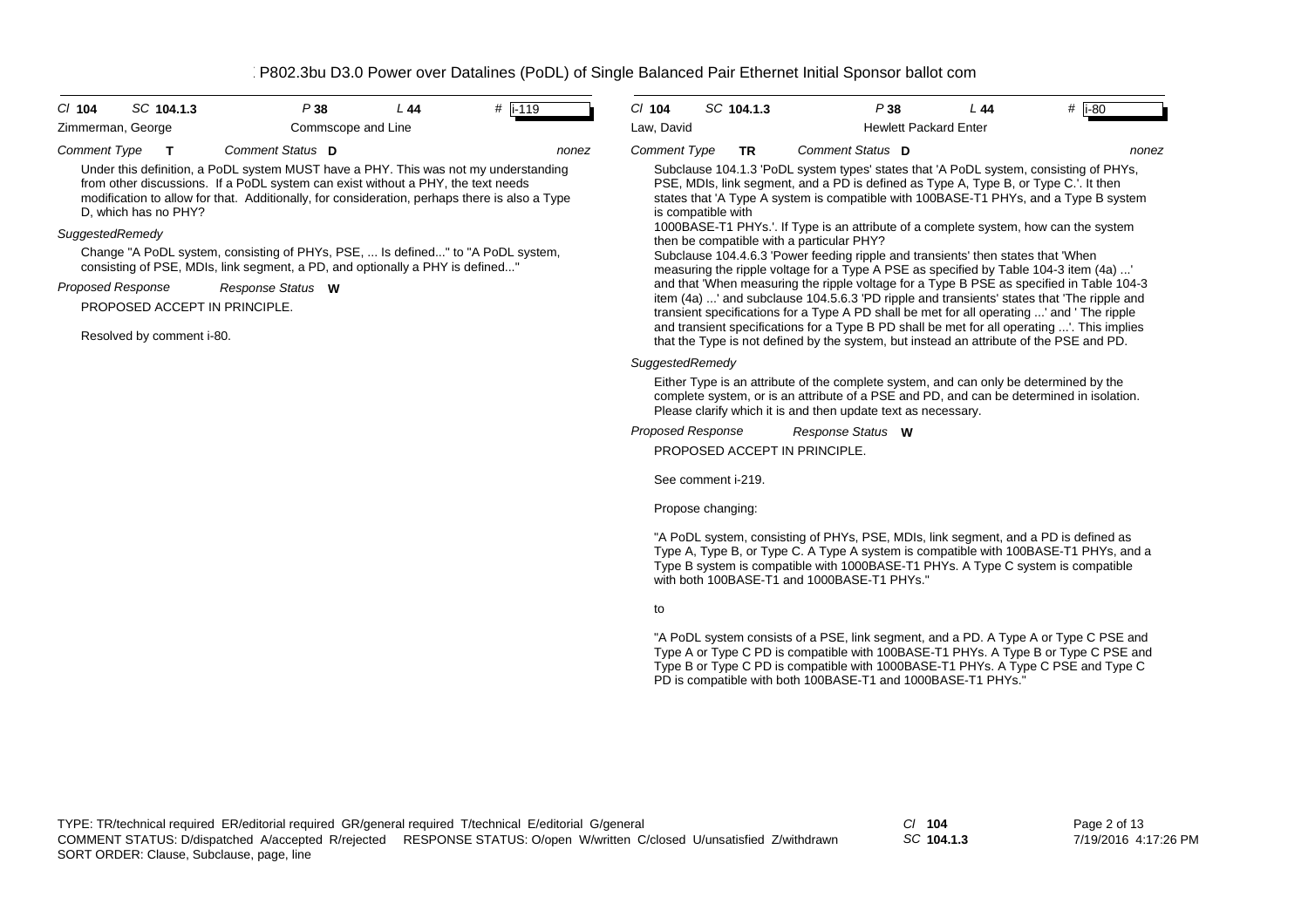| SC 104.1.3<br>$CI$ 104                                        | P38                                                                                                                                                                                                                                                                                                                                                                            | L 44 | #   i-219 | C/104                         |                    | SC 104.2         | P39                                                                                                                                                                                                                                                                                                                            | L22                                   | #  i-122                                                                                                                                                                                      |
|---------------------------------------------------------------|--------------------------------------------------------------------------------------------------------------------------------------------------------------------------------------------------------------------------------------------------------------------------------------------------------------------------------------------------------------------------------|------|-----------|-------------------------------|--------------------|------------------|--------------------------------------------------------------------------------------------------------------------------------------------------------------------------------------------------------------------------------------------------------------------------------------------------------------------------------|---------------------------------------|-----------------------------------------------------------------------------------------------------------------------------------------------------------------------------------------------|
| Gardner, Andrew                                               | Linear Technology                                                                                                                                                                                                                                                                                                                                                              |      |           | Zimmerman, George             |                    |                  |                                                                                                                                                                                                                                                                                                                                | Commscope and Line                    |                                                                                                                                                                                               |
| <b>Comment Type</b><br><b>TR</b>                              | Comment Status D                                                                                                                                                                                                                                                                                                                                                               |      | nonez     | <b>Comment Type</b>           |                    | <b>TR</b>        | Comment Status D                                                                                                                                                                                                                                                                                                               |                                       | none                                                                                                                                                                                          |
|                                                               | While there are PoDL types for 100BASE-T1, 1000BASE-T1, and both 100BASE-<br>T1/1000BASE-T1 PSEs and PDs, there is no Type for PoDL PSEs and PDs without a data<br>entity or with a data entity other than 100BASE-T1 or 1000BASE-T1.                                                                                                                                          |      |           |                               |                    |                  | Equation 104-1 and its description confuse the requirement on loop resistance, which is in<br>the following paragraph (lines 32-35). The inclusion of the equation adds no requirements<br>text is not useful, since it is dependent on parameters not used in this standard, such as                                          |                                       | and introduces confusion with the actual requirement for loop resistance. The extra tutorial                                                                                                  |
| SuggestedRemedy                                               |                                                                                                                                                                                                                                                                                                                                                                                |      |           | R_PSE.                        |                    |                  |                                                                                                                                                                                                                                                                                                                                |                                       |                                                                                                                                                                                               |
|                                                               | Add a Type D for PoDL PSEs and PDs without a data entity or with a data entity other than<br>100BASE-T1 or 1000BASE-T1. See gardner_3bu_02_0716.pdf for complete remedy.                                                                                                                                                                                                       |      |           | SuggestedRemedy               |                    |                  |                                                                                                                                                                                                                                                                                                                                |                                       |                                                                                                                                                                                               |
| <b>Proposed Response</b>                                      | Response Status W                                                                                                                                                                                                                                                                                                                                                              |      |           |                               |                    |                  | Delete equation 104-1 and descriptive text on page 39 lines 22-27.                                                                                                                                                                                                                                                             |                                       |                                                                                                                                                                                               |
|                                                               | PROPOSED ACCEPT IN PRINCIPLE.                                                                                                                                                                                                                                                                                                                                                  |      |           | Proposed Response             |                    | PROPOSED ACCEPT. | Response Status W                                                                                                                                                                                                                                                                                                              |                                       |                                                                                                                                                                                               |
|                                                               | TFTD after presentation gardner_3bu_02_0716.pdf.                                                                                                                                                                                                                                                                                                                               |      |           |                               |                    |                  |                                                                                                                                                                                                                                                                                                                                |                                       |                                                                                                                                                                                               |
| SC 104.1.3<br>$Cl$ 104                                        | P38                                                                                                                                                                                                                                                                                                                                                                            | L44  | #  i-155  | $Cl$ 104<br>Zimmerman, George |                    | SC 104.2         | P39                                                                                                                                                                                                                                                                                                                            | L <sub>22</sub><br>Commscope and Line | $#$ i-121                                                                                                                                                                                     |
| Dove, Daniel                                                  | <b>Linear Technology</b>                                                                                                                                                                                                                                                                                                                                                       |      |           | <b>Comment Type</b>           |                    | $\mathbf{T}$     | Comment Status D                                                                                                                                                                                                                                                                                                               |                                       | none                                                                                                                                                                                          |
| <b>Comment Type</b><br><b>TR</b><br>system is compatible with | Comment Status D<br>DL: Subclause 104.1.3 'PoDL system types' states that 'A PoDL system, consisting of<br>PHYs, PSE, MDIs, link segment, and a PD is defined as Type A, Type B, or Type C.'. It<br>then states that 'A Type A system is compatible with 100BASE-T1 PHYs, and a Type B<br>1000BASE-T1 PHYs.'. If Type is an attribute of a complete system, how can the system |      | nonez     |                               |                    |                  | Equation 104-1 and the descriptive text really don't describe the maximum resistance of<br>the wire pair per unit length, but rather the average maximum per unit length (the wire<br>could have higher resistances at some places and lower others and still satisfy Eq 104-1).<br>resistance to the power system parameters. |                                       | The length actually falls out of the equation entirely and its inclusion only serves to confuse<br>the reader. What this equation really describes is the relationship of the maximum DC loop |
|                                                               | then be compatible with a particular PHY?<br>Subclause 104.4.6.3 'Power feeding ripple and transients' then states that 'When                                                                                                                                                                                                                                                  |      |           | SuggestedRemedy               |                    |                  |                                                                                                                                                                                                                                                                                                                                |                                       |                                                                                                                                                                                               |
|                                                               | measuring the ripple voltage for a Type A PSE as specified by Table 104-3 item (4a)'<br>and that 'When measuring the ripple voltage for a Type B PSE as specified in Table 104-3<br>item (4a) ' and subclause 104.5.6.3 'PD ripple and transients' states that 'The ripple and<br>transient specifications for a Type A PD shall be met for all operating ' and ' The ripple   |      |           |                               |                    |                  | Change "The maximum DC loop resistance of the link segment wire pair (per unit length)<br>as a function of power system parameters" to "The relationship of the maximum DC loop<br>1 by deleting the 1/2L term and changing the units from Ohms/m to Ohms                                                                      |                                       | resistance of the link segment to the power system parameters" and change Equation 104-                                                                                                       |
|                                                               | and transient specifications for a Type B PD shall be met for all operating '. This implies<br>that the Type is not defined by the system, but instead an attribute of the PSE and PD.                                                                                                                                                                                         |      |           | <b>Proposed Response</b>      |                    |                  | Response Status W                                                                                                                                                                                                                                                                                                              |                                       |                                                                                                                                                                                               |
| SuggestedRemedy                                               |                                                                                                                                                                                                                                                                                                                                                                                |      |           |                               |                    |                  | PROPOSED ACCEPT IN PRINCIPLE.                                                                                                                                                                                                                                                                                                  |                                       |                                                                                                                                                                                               |
|                                                               | Either Type is an attribute of the complete system, and can only be determined by the<br>complete system, or is an attribute of a PSE and PD, and can be determined in isolation.                                                                                                                                                                                              |      |           |                               | See comment i-122. |                  |                                                                                                                                                                                                                                                                                                                                |                                       |                                                                                                                                                                                               |

TYPE: TR/technical required ER/editorial required GR/general required T/technical E/editorial G/general *Cl* **104** SORT ORDER: Clause, Subclause, page, line COMMENT STATUS: D/dispatched A/accepted R/rejected RESPONSE STATUS: O/open W/written C/closed U/unsatisfied Z/withdrawn

Please clarify which it is and then update text as necessary.

*Response Status* **Z**

This comment was WITHDRAWN by the commenter.

PROPOSED REJECT.

*Proposed Response*

Duplicate comment with i-80.

*SC* **104.2**

Page 3 of 13 7/19/2016 4:17:26 PM

*nonez*

*nonez*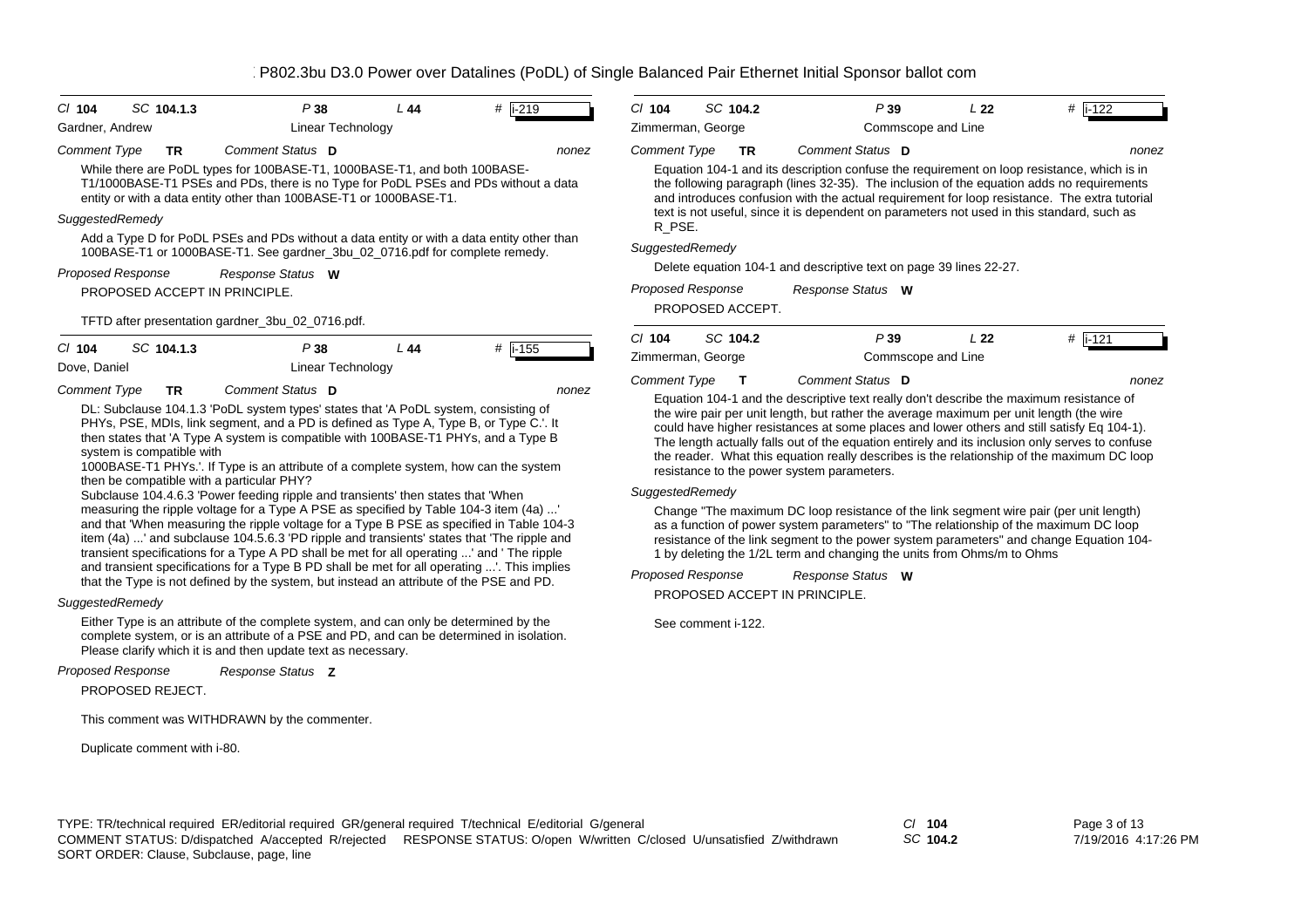| SC 104.2<br>$CI$ 104                                      | P39                                                                                                                                                                                                                                                                                                                                                                                | L29 | $#$ i-156          | CI 104                   | SC 104.2                     | P39                                                                                                                                                                                                                                                                                          | L30 | # i-157 |
|-----------------------------------------------------------|------------------------------------------------------------------------------------------------------------------------------------------------------------------------------------------------------------------------------------------------------------------------------------------------------------------------------------------------------------------------------------|-----|--------------------|--------------------------|------------------------------|----------------------------------------------------------------------------------------------------------------------------------------------------------------------------------------------------------------------------------------------------------------------------------------------|-----|---------|
| Dove, Daniel                                              | Linear Technology                                                                                                                                                                                                                                                                                                                                                                  |     |                    | Dove, Daniel             |                              | Linear Technology                                                                                                                                                                                                                                                                            |     |         |
| <b>Comment Type</b><br><b>TR</b>                          | Comment Status D<br>The use of (ohm/m) is lacking a parameter name.                                                                                                                                                                                                                                                                                                                |     | nonez              | <b>Comment Type</b>      | Е                            | Comment Status D<br>DL: Please format the equation following subclause 15.3 'Presentation of equations' found                                                                                                                                                                                |     | nonez   |
| SuggestedRemedy                                           | Replace "(ohm/m)" with "Loop Resistance (ohm/m)"                                                                                                                                                                                                                                                                                                                                   |     |                    |                          |                              | in the '2014 IEEE-SA Standards Style Manual'<br><https: development.standards.ieee.org="" draft="" myproject="" mytools="" public="" styleman.pdf="">, that<br/>is the equation is presented followed by the text 'where' and then the variables are defined</https:>                        |     |         |
| <b>Proposed Response</b>                                  | Response Status W                                                                                                                                                                                                                                                                                                                                                                  |     |                    | in a list.               |                              |                                                                                                                                                                                                                                                                                              |     |         |
| PROPOSED ACCEPT IN PRINCIPLE.                             |                                                                                                                                                                                                                                                                                                                                                                                    |     |                    | SuggestedRemedy          |                              |                                                                                                                                                                                                                                                                                              |     |         |
| See comment i-122.                                        |                                                                                                                                                                                                                                                                                                                                                                                    |     |                    |                          | See comment.                 |                                                                                                                                                                                                                                                                                              |     |         |
| SC 104.2<br>$Cl$ 104                                      | P39                                                                                                                                                                                                                                                                                                                                                                                | L30 | # $\overline{181}$ | <b>Proposed Response</b> | PROPOSED REJECT.             | Response Status Z                                                                                                                                                                                                                                                                            |     |         |
| Law, David                                                | <b>Hewlett Packard Enter</b>                                                                                                                                                                                                                                                                                                                                                       |     |                    |                          |                              |                                                                                                                                                                                                                                                                                              |     |         |
| Comment Type<br>Е                                         | Comment Status D                                                                                                                                                                                                                                                                                                                                                                   |     | nonez              |                          |                              | This comment was WITHDRAWN by the commenter.                                                                                                                                                                                                                                                 |     |         |
|                                                           | Please format the equation following subclause 15.3 'Presentation of equations' found in                                                                                                                                                                                                                                                                                           |     |                    |                          | Duplicate comment with i-81. |                                                                                                                                                                                                                                                                                              |     |         |
| the '2014 IEEE-SA Standards Style Manual'                 | <https: development.standards.ieee.org="" draft="" myproject="" mytools="" public="" styleman.pdf="">, that<br/>is the equation is presented followed by the text 'where' and then the variables are defined</https:>                                                                                                                                                              |     |                    | $Cl$ 104<br>Dove, Daniel | SC 104.2                     | P39<br>Linear Technology                                                                                                                                                                                                                                                                     | L30 | # i-158 |
| in a list.                                                |                                                                                                                                                                                                                                                                                                                                                                                    |     |                    | <b>Comment Type</b>      | $\mathbf{T}$                 | Comment Status D                                                                                                                                                                                                                                                                             |     | nonez   |
| SuggestedRemedy<br>See comment.                           |                                                                                                                                                                                                                                                                                                                                                                                    |     |                    |                          |                              | DL: I don't believe that [Greek letter omega]/m is the result of the equation, instead it is the<br>units of the result of the equation. However if K is a ratio as stated on line 25, then K x (1-<br>K) x VPSE_OC(min) on the numerator will result in a voltage, when then divided by the |     |         |
| <b>Proposed Response</b>                                  | Response Status W                                                                                                                                                                                                                                                                                                                                                                  |     |                    |                          |                              | power PPD on the denominator, will result in the inverse of current, not a resistance.                                                                                                                                                                                                       |     |         |
| PROPOSED ACCEPT IN PRINCIPLE.                             |                                                                                                                                                                                                                                                                                                                                                                                    |     |                    | SuggestedRemedy          |                              |                                                                                                                                                                                                                                                                                              |     |         |
| See comment i-122.                                        |                                                                                                                                                                                                                                                                                                                                                                                    |     |                    |                          |                              | Please verify if the equation is correct.                                                                                                                                                                                                                                                    |     |         |
| SC 104.2<br>$CI$ 104<br>Law, David                        | P39<br><b>Hewlett Packard Enter</b>                                                                                                                                                                                                                                                                                                                                                | L30 | # $\overline{182}$ | <b>Proposed Response</b> | PROPOSED REJECT.             | Response Status Z                                                                                                                                                                                                                                                                            |     |         |
| <b>Comment Type</b><br>$\mathbf{T}$                       | Comment Status D                                                                                                                                                                                                                                                                                                                                                                   |     | nonez              |                          |                              | This comment was WITHDRAWN by the commenter.                                                                                                                                                                                                                                                 |     |         |
|                                                           | I don't believe that [Greek letter omega]/m is the result of the equation, instead it is the<br>units of the result of the equation. However if K is a ratio as stated on line 25, then K x (1-<br>K) x VPSE_OC(min) on the numerator will result in a voltage, when then divided by the<br>power PPD on the denominator, will result in the inverse of current, not a resistance. |     |                    |                          | Duplicate comment with i-82. |                                                                                                                                                                                                                                                                                              |     |         |
| SuggestedRemedy                                           |                                                                                                                                                                                                                                                                                                                                                                                    |     |                    |                          |                              |                                                                                                                                                                                                                                                                                              |     |         |
| Please verify if the equation is correct.                 |                                                                                                                                                                                                                                                                                                                                                                                    |     |                    |                          |                              |                                                                                                                                                                                                                                                                                              |     |         |
| <b>Proposed Response</b><br>PROPOSED ACCEPT IN PRINCIPLE. | Response Status W                                                                                                                                                                                                                                                                                                                                                                  |     |                    |                          |                              |                                                                                                                                                                                                                                                                                              |     |         |
| See comment i-122.                                        |                                                                                                                                                                                                                                                                                                                                                                                    |     |                    |                          |                              |                                                                                                                                                                                                                                                                                              |     |         |

TYPE: TR/technical required ER/editorial required GR/general required T/technical E/editorial G/general *Cl* **104** SORT ORDER: Clause, Subclause, page, line COMMENT STATUS: D/dispatched A/accepted R/rejected RESPONSE STATUS: O/open W/written C/closed U/unsatisfied Z/withdrawn

*SC* **104.2**

Page 4 of 13 7/19/2016 4:17:26 PM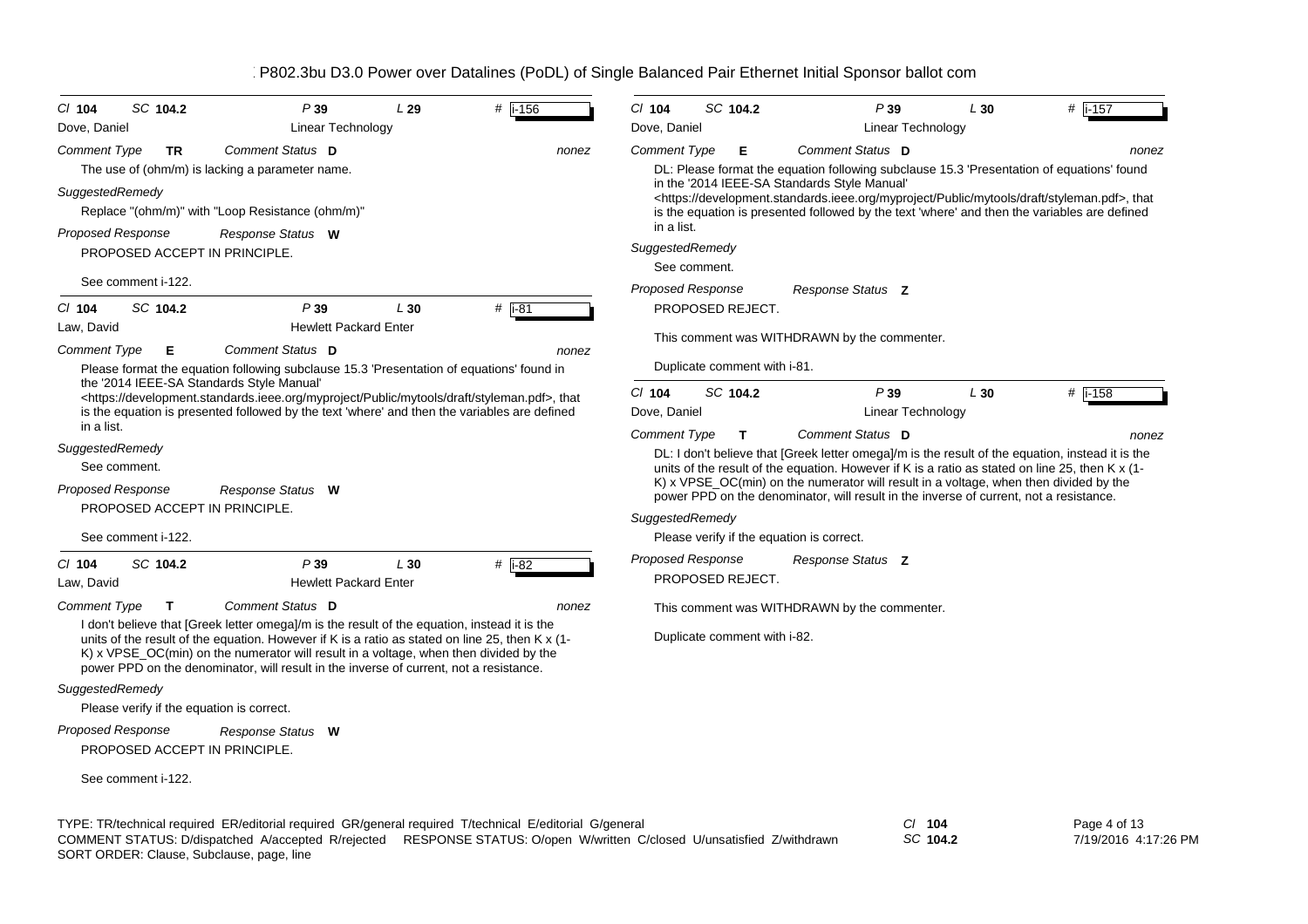| $CI$ 104                                                            | SC 104.3                                                                | $P$ 40                                                                                                                                                                                                                                                                                                                         | L <sub>2</sub> | $#$ i-108       | $Cl$ 104                       | SC 104.3.3                          | $P$ 43                                                                                                                                                                                                                                                                                                                                                                                                                                                      | $L_6$ | # i-216   |
|---------------------------------------------------------------------|-------------------------------------------------------------------------|--------------------------------------------------------------------------------------------------------------------------------------------------------------------------------------------------------------------------------------------------------------------------------------------------------------------------------|----------------|-----------------|--------------------------------|-------------------------------------|-------------------------------------------------------------------------------------------------------------------------------------------------------------------------------------------------------------------------------------------------------------------------------------------------------------------------------------------------------------------------------------------------------------------------------------------------------------|-------|-----------|
| Abramson, David                                                     |                                                                         | Texas Instruments Inc                                                                                                                                                                                                                                                                                                          |                |                 | Gardner, Andrew                |                                     | Linear Technology                                                                                                                                                                                                                                                                                                                                                                                                                                           |       |           |
| <b>Comment Type</b>                                                 | ER                                                                      | Comment Status D                                                                                                                                                                                                                                                                                                               |                | nonez           | <b>Comment Type</b>            | <b>TR</b>                           | Comment Status D                                                                                                                                                                                                                                                                                                                                                                                                                                            |       | nonez     |
|                                                                     |                                                                         | There is not a single sentence in the section, just Table 104-1 with no description. We<br>should add a sentence so the reader understand what the table is trying to convey.                                                                                                                                                  |                |                 |                                |                                     | The definition of power_available which is true when "the PSE is able to source the<br>required power to the attached PD" needs to include the definition of valid PSE-PD pairings.                                                                                                                                                                                                                                                                         |       |           |
| SuggestedRemedy                                                     |                                                                         |                                                                                                                                                                                                                                                                                                                                |                |                 | SuggestedRemedy                |                                     |                                                                                                                                                                                                                                                                                                                                                                                                                                                             |       |           |
|                                                                     |                                                                         | Add text: "PSEs and PDs are further categorized by their system class. These classes<br>and the relevant electrical specifications are shown in Table 104-1." to beginning of section                                                                                                                                          |                |                 |                                |                                     | Propose adding a PSE-PD compatibility matrix that clearly defines what class of PSE is<br>allowed to power the attached PD. See gardner_3bu_01_0716.pdf for complete remedy.                                                                                                                                                                                                                                                                                |       |           |
| 104.3.                                                              | more correct name.                                                      | Note: "sytem class" may not be the correct phrase, editorial licesense is given to pick a                                                                                                                                                                                                                                      |                |                 | <b>Proposed Response</b>       |                                     | Response Status W<br>PROPOSED ACCEPT IN PRINCIPLE.                                                                                                                                                                                                                                                                                                                                                                                                          |       |           |
| Proposed Response                                                   |                                                                         | Response Status W                                                                                                                                                                                                                                                                                                              |                |                 |                                |                                     | Suggested remedy is on page x of gardner_3bu_1_0716.pdf.                                                                                                                                                                                                                                                                                                                                                                                                    |       |           |
|                                                                     | PROPOSED ACCEPT IN PRINCIPLE.                                           |                                                                                                                                                                                                                                                                                                                                |                |                 | $Cl$ 104                       | SC 104.4.3.3                        | $P$ 43                                                                                                                                                                                                                                                                                                                                                                                                                                                      | L20   | $#$ i-109 |
|                                                                     |                                                                         | Add text: "PSEs and PDs are further categorized by their system class. These classes                                                                                                                                                                                                                                           |                |                 | Abramson, David                |                                     | Texas Instruments Inc                                                                                                                                                                                                                                                                                                                                                                                                                                       |       |           |
| 104.3.                                                              |                                                                         | and the relevant electrical specifications are shown in Table 104-1." to beginning of section                                                                                                                                                                                                                                  |                |                 | <b>Comment Type</b>            | <b>TR</b>                           | Comment Status D                                                                                                                                                                                                                                                                                                                                                                                                                                            |       | nonez     |
| $CI$ 104<br>Goergen, Joel<br><b>Comment Type</b><br>SuggestedRemedy | SC 104.3<br><b>TR</b><br>defined in 840.160 of 60 watts.                | P 40<br>Cisco Systems, Inc.<br>Comment Status D<br>The table lists several ampacities that are outside safe operation for multiple bundles or<br>24awg cables still meeting the maximum loop resistance. Class 3, 7, 8, and 9 all are<br>outside the ampacity defined in NEC 725.144, even though all meet the power exclusion | $L_6$          | # i-87<br>nonez | requlated).<br>SuggestedRemedy | PD voltage levels match.            | and PD are the same voltage before powering on. We should add the check. We may<br>even want to make sure the PD and PSE are in the same system class category (e.g. 12V<br>I have chosen to fix this by changing a variable definition, we could also create a new<br>variable and add it to the state diagram.<br>Change definitions for variable "valid_class" to:<br>TRUE: valid class information was received from the PD during SCCP and the PSE and |       |           |
|                                                                     | Section similar to .3bt must be added.                                  | There is no environmental section describing limits and other standards to reference.<br>There is no limitation on gauge and wire sizing, or reference to NEC for guidance.<br>Presentation to address possible text will be provided.                                                                                         |                |                 | Proposed Response              | and PD voltage levels do not match. | FALSE: valid class information was not receivedf rom the PD during SCCP or the PSE<br>Response Status W                                                                                                                                                                                                                                                                                                                                                     |       |           |
| Proposed Response                                                   |                                                                         | Response Status W                                                                                                                                                                                                                                                                                                              |                |                 |                                |                                     | PROPOSED ACCEPT IN PRINCIPLE.                                                                                                                                                                                                                                                                                                                                                                                                                               |       |           |
|                                                                     | PROPOSED ACCEPT IN PRINCIPLE.                                           |                                                                                                                                                                                                                                                                                                                                |                |                 |                                |                                     | Add the following new paragraph to the end of 104.4.5:                                                                                                                                                                                                                                                                                                                                                                                                      |       |           |
|                                                                     | Add the following note to Table 104-1:<br>the maximum class supported." | "NOTE - Users are cautioned to be aware of the ampacity of cabling, as installed, and local<br>codes and regulations, e.g., ANSI/NFPA 70 - National Electric Code® (NEC®), relevant to                                                                                                                                         |                |                 |                                | class in Table 104-1."              | "Valid class information is one which returns one of the defined bit patterns in Table 104-8<br>with a valid CRC8 result and the PSE is able to source the voltage associated with the PD                                                                                                                                                                                                                                                                   |       |           |
|                                                                     |                                                                         | TFTD after presentation zimmerman_3bu_1_0716.pdf.                                                                                                                                                                                                                                                                              |                |                 |                                |                                     |                                                                                                                                                                                                                                                                                                                                                                                                                                                             |       |           |

TYPE: TR/technical required ER/editorial required GR/general required T/technical E/editorial G/general *Cl* **104** SORT ORDER: Clause, Subclause, page, line COMMENT STATUS: D/dispatched A/accepted R/rejected RESPONSE STATUS: O/open W/written C/closed U/unsatisfied Z/withdrawn

*SC* **104.4.3.3**

Page 5 of 13 7/19/2016 4:17:26 PM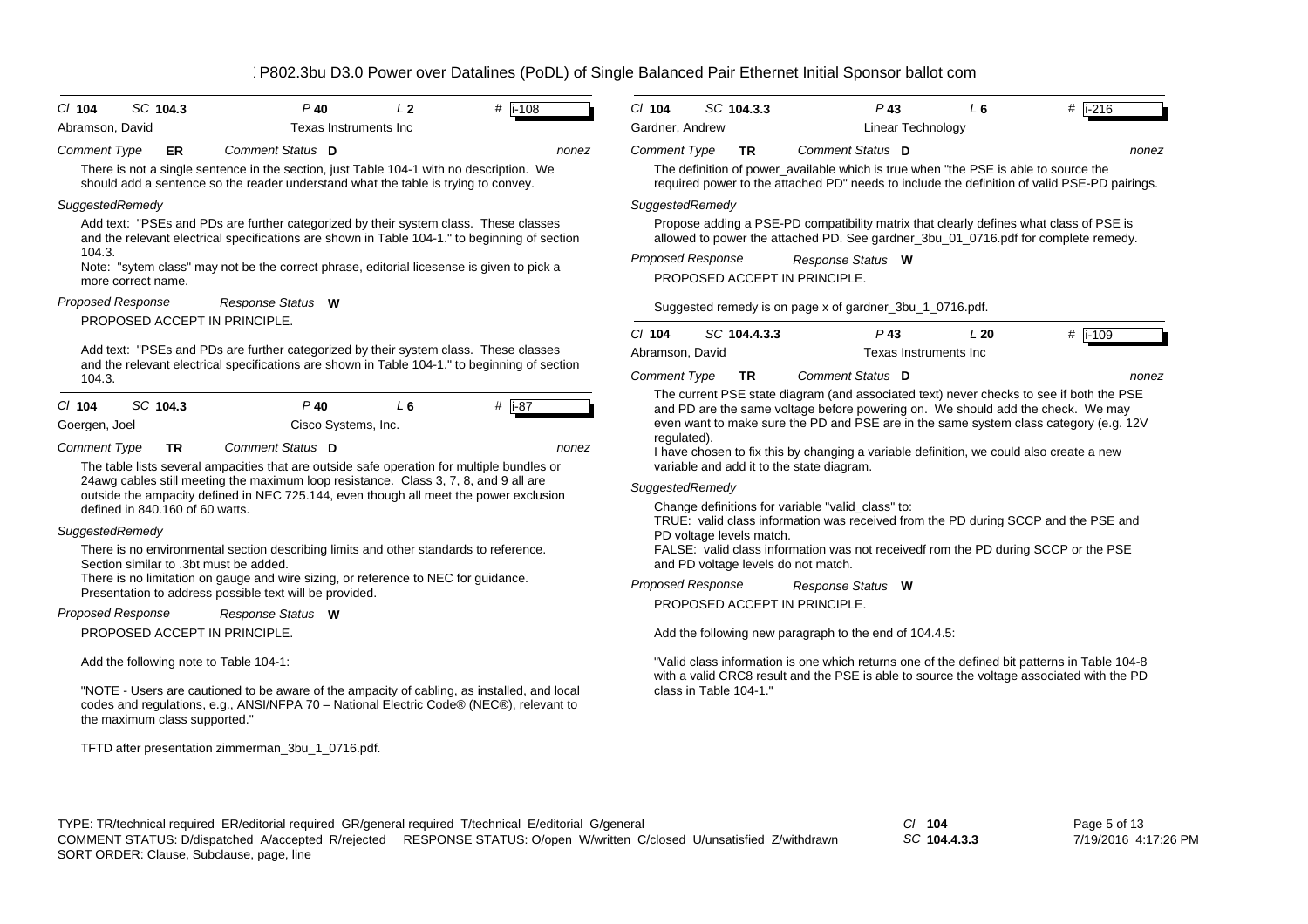| $CI$ 104                    | SC 104.4.3.6                        | $P$ 45                                                                                                                                                                                 |                 | #<br>$i - 174$                                                                                           | $CI$ 104                  | SC 104.4.3.6                  | P <sub>45</sub>                                                                             | $L_{16}$                 | #  i-225                                                                                       |
|-----------------------------|-------------------------------------|----------------------------------------------------------------------------------------------------------------------------------------------------------------------------------------|-----------------|----------------------------------------------------------------------------------------------------------|---------------------------|-------------------------------|---------------------------------------------------------------------------------------------|--------------------------|------------------------------------------------------------------------------------------------|
| Dove, Daniel                |                                     | Linear Technology                                                                                                                                                                      |                 |                                                                                                          | Stover, David             |                               |                                                                                             | Linear Technology        |                                                                                                |
| Comment Type                | ER                                  | Comment Status D                                                                                                                                                                       |                 | nonez                                                                                                    | <b>Comment Type</b>       | <b>TR</b>                     | Comment Status D                                                                            |                          | nonez                                                                                          |
|                             |                                     | AB: When in the POWER_UP state, the lack of a transition when power is stable<br>concurrent with the In-rush timer expiring (i.e. power_stable * tinrush_timer_done) indicates         |                 |                                                                                                          |                           |                               | The state machine can proceed to POWER_UP state only when power is available.               |                          |                                                                                                |
|                             |                                     | the state machine remains in the POWER_UP state. Such behavior appears to hang the                                                                                                     |                 |                                                                                                          | SuggestedRemedy           |                               |                                                                                             |                          |                                                                                                |
|                             | state machine                       |                                                                                                                                                                                        |                 |                                                                                                          |                           |                               | * !mr_sccp_enabled * power_available". Refer to presentation for additional details.        |                          | change the exit condition from DETECTION EVAL to POWER UP to "mr valid signature               |
| SuggestedRemedy             |                                     |                                                                                                                                                                                        |                 |                                                                                                          | <b>Proposed Response</b>  |                               | Response Status W                                                                           |                          |                                                                                                |
|                             |                                     | Define the expected behavior when this situation occurs - For example, add this as another<br>condition for the POWER_UP to POWER_ON transition                                        |                 |                                                                                                          |                           | PROPOSED ACCEPT IN PRINCIPLE. |                                                                                             |                          |                                                                                                |
| Proposed Response           |                                     | Response Status W                                                                                                                                                                      |                 |                                                                                                          |                           |                               | See gardner_3bu_01_0716.pdf for complete remedy.                                            |                          |                                                                                                |
|                             | PROPOSED ACCEPT IN PRINCIPLE.       |                                                                                                                                                                                        |                 |                                                                                                          |                           |                               |                                                                                             |                          |                                                                                                |
|                             |                                     | Propose changing the condition on the arc from the POWER UP state to the RESTART<br>state from "tinrush timer done*!power stable" to "tinrush timer done"                              |                 |                                                                                                          | $Cl$ 104<br>Stover, David | SC 104.4.3.6                  | $P$ 45                                                                                      | L34<br>Linear Technology | # i-98                                                                                         |
|                             |                                     |                                                                                                                                                                                        |                 |                                                                                                          | <b>Comment Type</b>       | TR.                           | Comment Status D                                                                            |                          | nonez                                                                                          |
| $CI$ 104<br>Abramson, David | SC 104.4.3.6                        | P 45<br>Texas Instruments Inc                                                                                                                                                          | L <sub>15</sub> | #  i-106                                                                                                 |                           | POWER_ON state                | The state machine should proceed to RESTART if the power is unavailable when in             |                          |                                                                                                |
| <b>Comment Type</b>         | <b>TR</b>                           | Comment Status X                                                                                                                                                                       |                 | nonez                                                                                                    | SuggestedRemedy           |                               |                                                                                             |                          |                                                                                                |
|                             |                                     | We should allow a PD that requires classification prior to the application of power to be<br>compliant in order for PDs to be optimized (not all PDs will want to be able to withstand |                 |                                                                                                          |                           | "!power available"            | Add a branch from POWER ON to RESTART state with an exit condition -                        |                          |                                                                                                |
| 50V).                       |                                     |                                                                                                                                                                                        |                 |                                                                                                          | <b>Proposed Response</b>  |                               | Response Status W                                                                           |                          |                                                                                                |
| SuggestedRemedy             |                                     |                                                                                                                                                                                        |                 |                                                                                                          |                           | PROPOSED ACCEPT IN PRINCIPLE. |                                                                                             |                          |                                                                                                |
|                             | required to implement this comment. | See abramson_01bu_0716.pdf for text and state diagram markups. Many changes are                                                                                                        |                 |                                                                                                          |                           |                               | See gardner_3bu_1_0716.pdf for complete remedy.                                             |                          |                                                                                                |
| <b>Proposed Response</b>    |                                     | Response Status W                                                                                                                                                                      |                 |                                                                                                          | $Cl$ 104                  | SC 104.4.4                    | $P$ 47                                                                                      | $L_3$                    | #   i-128                                                                                      |
| TFTD.                       |                                     |                                                                                                                                                                                        |                 |                                                                                                          | Zimmerman, George         |                               |                                                                                             | Commscope and Line       |                                                                                                |
| $CI$ 104                    | SC 104.4.3.6                        | $P$ 45                                                                                                                                                                                 | L <sub>16</sub> | #<br>$i-94$                                                                                              | <b>Comment Type</b>       | $\mathbf{T}$                  | Comment Status D                                                                            |                          | nonez                                                                                          |
| Stover, David               |                                     | Linear Technology                                                                                                                                                                      |                 |                                                                                                          |                           |                               |                                                                                             |                          | "The PSE shall probe the PI as described in 104.4.4.1." 104.4.4.1 does not describe any        |
| <b>Comment Type</b>         | TR                                  | Comment Status D                                                                                                                                                                       |                 | nonez                                                                                                    |                           |                               |                                                                                             |                          | probing. It simply states the current requirements for detection and introduces table 104-     |
|                             |                                     | The state machine can proceed to POWER_UP state only when power is available                                                                                                           |                 |                                                                                                          |                           |                               | include the electrical parameters of the probing current not called out specifically by the |                          | 2. It contains its own Shall. Not clear what additionally is meant by this shall. It may be to |
| SuggestedRemedy             |                                     |                                                                                                                                                                                        |                 |                                                                                                          |                           |                               | other shall. See comment marked GZ1 on Table 104-2.                                         |                          |                                                                                                |
|                             |                                     | change the exit condition from DETECTION_EVAL to RESTART to "(mr_invalid_signature                                                                                                     |                 |                                                                                                          | SuggestedRemedy           |                               |                                                                                             |                          |                                                                                                |
|                             |                                     | + !power_available) * !mr_sccp_enabled". Refer to presentation for additional details                                                                                                  |                 |                                                                                                          |                           |                               | Delete "The PSE shall probe the PI as described in 104.4.4.1."                              |                          |                                                                                                |
| <b>Proposed Response</b>    |                                     | Response Status W                                                                                                                                                                      |                 |                                                                                                          | <b>Proposed Response</b>  |                               | Response Status W                                                                           |                          |                                                                                                |
|                             | PROPOSED ACCEPT IN PRINCIPLE.       |                                                                                                                                                                                        |                 |                                                                                                          |                           | PROPOSED ACCEPT.              |                                                                                             |                          |                                                                                                |
|                             |                                     | See gardner_3bu_1_0716.pdf for complete remedy.                                                                                                                                        |                 |                                                                                                          |                           |                               |                                                                                             |                          |                                                                                                |
|                             |                                     |                                                                                                                                                                                        |                 |                                                                                                          |                           |                               |                                                                                             |                          |                                                                                                |
|                             |                                     |                                                                                                                                                                                        |                 | se accidente ED la diferitat se accident OD la executa contra al Tha charter L. Electionial Olaves e sel |                           |                               |                                                                                             | $\sim$ $\sim$            | $D = 0$ $C = 14C$                                                                              |

TYPE: TR/technical required ER/editorial required GR/general required T/technical E/editorial G/general *Cl* **104** *SC* **104.4.4** Page 6 of 13 7/19/2016 4:17:26 PMSORT ORDER: Clause, Subclause, page, line COMMENT STATUS: D/dispatched A/accepted R/rejected RESPONSE STATUS: O/open W/written C/closed U/unsatisfied Z/withdrawn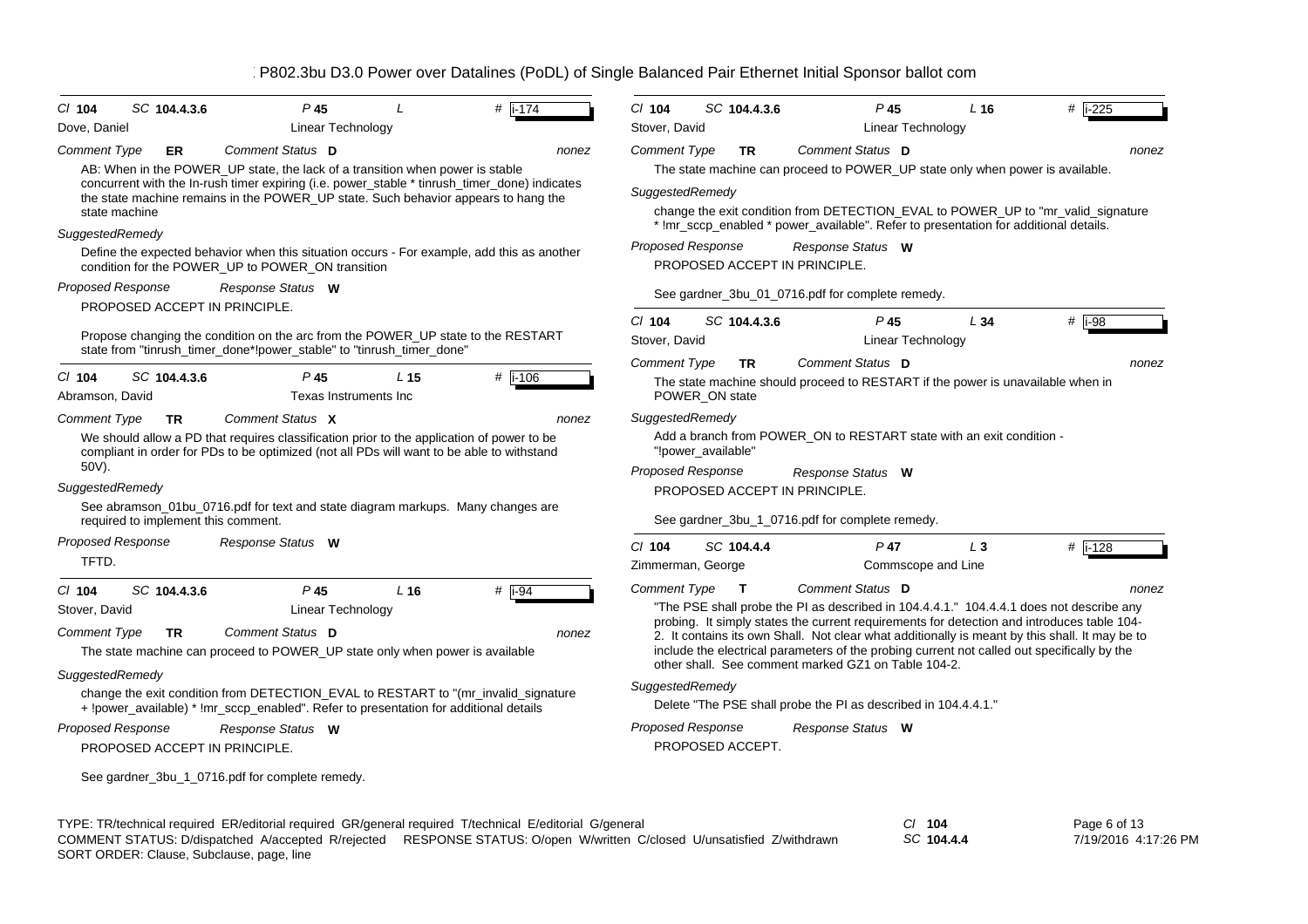| $Cl$ 104                 | SC 104.4.4.1                            | $P$ 47                                                                                                                                                                                                                                                                            | L <sub>12</sub> | # $\sqrt{1-129}$ | $Cl$ 104                 |                     | SC 104.4.6                | $P$ 49                                                                                                                                                                             | L <sub>9</sub>  | $#$ i-217 |
|--------------------------|-----------------------------------------|-----------------------------------------------------------------------------------------------------------------------------------------------------------------------------------------------------------------------------------------------------------------------------------|-----------------|------------------|--------------------------|---------------------|---------------------------|------------------------------------------------------------------------------------------------------------------------------------------------------------------------------------|-----------------|-----------|
| Zimmerman, George        |                                         | Commscope and Line                                                                                                                                                                                                                                                                |                 |                  | Gardner, Andrew          |                     |                           | <b>Linear Technology</b>                                                                                                                                                           |                 |           |
| <b>Comment Type</b>      | $\mathbf{T}$                            | Comment Status D                                                                                                                                                                                                                                                                  |                 | nonez            | <b>Comment Type</b>      |                     | <b>TR</b>                 | Comment Status D                                                                                                                                                                   |                 | none      |
|                          |                                         | (comment GZ1) There are many parameters in Table 104-2 which are not covered by any<br>shall statement. The statement "shall be within the Ivalid current range, as specified in<br>Table 104-2" covers only the Ivalid range in the table, but looks intended to cover the whole |                 |                  |                          | PSE implementation. |                           | The PSE output range during SLEEP is currently specified as 3.1V to 3.45V which<br>translates to a $+/-5\%$ range. Suggest opening up the max limit in order reduce burden on      |                 |           |
|                          |                                         | set of characteristics. (additionally, some of the "output characteristics" in Table 104-2 are<br>not output characteristics, but are the characteristics of a valid signature - these might                                                                                      |                 |                  | SuggestedRemedy          |                     |                           |                                                                                                                                                                                    |                 |           |
| SuggestedRemedy          |                                         | need their own table, not addressed in my remedy).                                                                                                                                                                                                                                |                 |                  |                          |                     |                           | Propose relaxing the output range max requirement from 3.45V to 3.575V which yields a +/-<br>7% range for item 10 (VSleep) in Table 104-3 and corresponding item 10 (VSleep_PD) in |                 |           |
|                          |                                         | Change "All detection currents at the PI shall be within the Ivalid current range, as                                                                                                                                                                                             |                 |                  |                          |                     | Vsig_disable min of 3.6V. | Table 104-6. VSleep max of 3.575V still leaves adequate margin for differentiating                                                                                                 |                 |           |
|                          |                                         | specified in Table 104-2, when connected to a valid PD detection signature as specified in<br>Table 104-4." to read "The PSE PI detection state will have the electrical output                                                                                                   |                 |                  | <b>Proposed Response</b> |                     | PROPOSED ACCEPT.          | Response Status W                                                                                                                                                                  |                 |           |
|                          | signature as specified in Table 104-4." | characteristics specified in Table 104-2. All detection currents at the PI shall be within the<br>Ivalid current range, as specified in Table 104-2, when connected to a valid PD detection                                                                                       |                 |                  | $CI$ 104                 |                     | SC 104.4.6.1              | $P$ 49                                                                                                                                                                             | L39             | # i-220   |
| Proposed Response        |                                         | Response Status Z                                                                                                                                                                                                                                                                 |                 |                  | Gardner, Andrew          |                     |                           | Linear Technology                                                                                                                                                                  |                 |           |
|                          | PROPOSED REJECT.                        |                                                                                                                                                                                                                                                                                   |                 |                  | <b>Comment Type</b>      |                     | <b>TR</b>                 | Comment Status D                                                                                                                                                                   |                 | none      |
|                          |                                         | This comment was WITHDRAWN by the commenter.                                                                                                                                                                                                                                      |                 |                  |                          |                     |                           | There is no spec for VPSE when a PSE is not delivering any power to the PI, i.e.<br>pi_powered, pi_sleeping, pi_detecting, pi_prebiased, and pi_classifying are all FALSE.         |                 |           |
| $CI$ 104                 | SC 104.4.4.1                            | $P$ 47                                                                                                                                                                                                                                                                            | L <sub>12</sub> | # $\sqrt{1-107}$ | SuggestedRemedy          |                     |                           |                                                                                                                                                                                    |                 |           |
| Abramson, David          |                                         | Texas Instruments Inc                                                                                                                                                                                                                                                             |                 |                  |                          |                     |                           | Insert the following sentence after the first sentence in this subclause. "A PSE shall apply a                                                                                     |                 |           |
| <b>Comment Type</b>      | <b>TR</b>                               | Comment Status D                                                                                                                                                                                                                                                                  |                 | nonez            |                          |                     |                           | voltage at the PI in the range of VDisable when in the OVERLOAD, OVERLOAD_DELAY,<br>and DISABLED states (see 104.4.6.5)." Add new line item to Table 104-3 as follows: '21,        |                 |           |
|                          |                                         | There are items in Table 104-2 that are never referenced in the text. These parameters do<br>not currently have a "shall" associated with them since there is not a general "shall" for the                                                                                       |                 |                  |                          |                     |                           | DC output voltage during the DISABLED, OVERLOAD, and OVERLOAD_DELAY states,<br>VDisable, V. -, 1, All, All, See 104.4.6.1'                                                         |                 |           |
| table.                   |                                         |                                                                                                                                                                                                                                                                                   |                 |                  | <b>Proposed Response</b> |                     |                           | Response Status W                                                                                                                                                                  |                 |           |
| SuggestedRemedy          |                                         |                                                                                                                                                                                                                                                                                   |                 |                  |                          |                     | PROPOSED ACCEPT.          |                                                                                                                                                                                    |                 |           |
| Table 104-2."            |                                         | Add text: "The detection probe shall conform to Voc, Isc, Islew, and Cout as specified in                                                                                                                                                                                         |                 |                  | $Cl$ 104                 |                     | SC 104.4.6.2.1            | $P$ 48                                                                                                                                                                             | L <sub>47</sub> | # i-215   |
|                          | at end of section 104.4.4.1             |                                                                                                                                                                                                                                                                                   |                 |                  | Gardner, Andrew          |                     |                           | <b>Linear Technology</b>                                                                                                                                                           |                 |           |
| <b>Proposed Response</b> |                                         | Response Status W                                                                                                                                                                                                                                                                 |                 |                  | <b>Comment Type</b>      |                     | <b>TR</b>                 | Comment Status D                                                                                                                                                                   |                 | none      |
|                          | PROPOSED ACCEPT.                        |                                                                                                                                                                                                                                                                                   |                 |                  |                          | sufficiently large. |                           | The 50ms minimum value for TLIM in Table 104-3 is too restrictive, 10ms should be                                                                                                  |                 |           |
|                          |                                         |                                                                                                                                                                                                                                                                                   |                 |                  | SuggestedRemedy          |                     |                           |                                                                                                                                                                                    |                 |           |
|                          |                                         |                                                                                                                                                                                                                                                                                   |                 |                  |                          |                     |                           | Change the minimum value of TLIM from 50ms to 10ms                                                                                                                                 |                 |           |
|                          |                                         |                                                                                                                                                                                                                                                                                   |                 |                  | Proposed Response        |                     |                           | Response Status W                                                                                                                                                                  |                 |           |

*SC* **104.4.6.2.1**

PROPOSED ACCEPT.

Page 7 of 13 7/19/2016 4:17:26 PM

*nonez*

*nonez*

*nonez*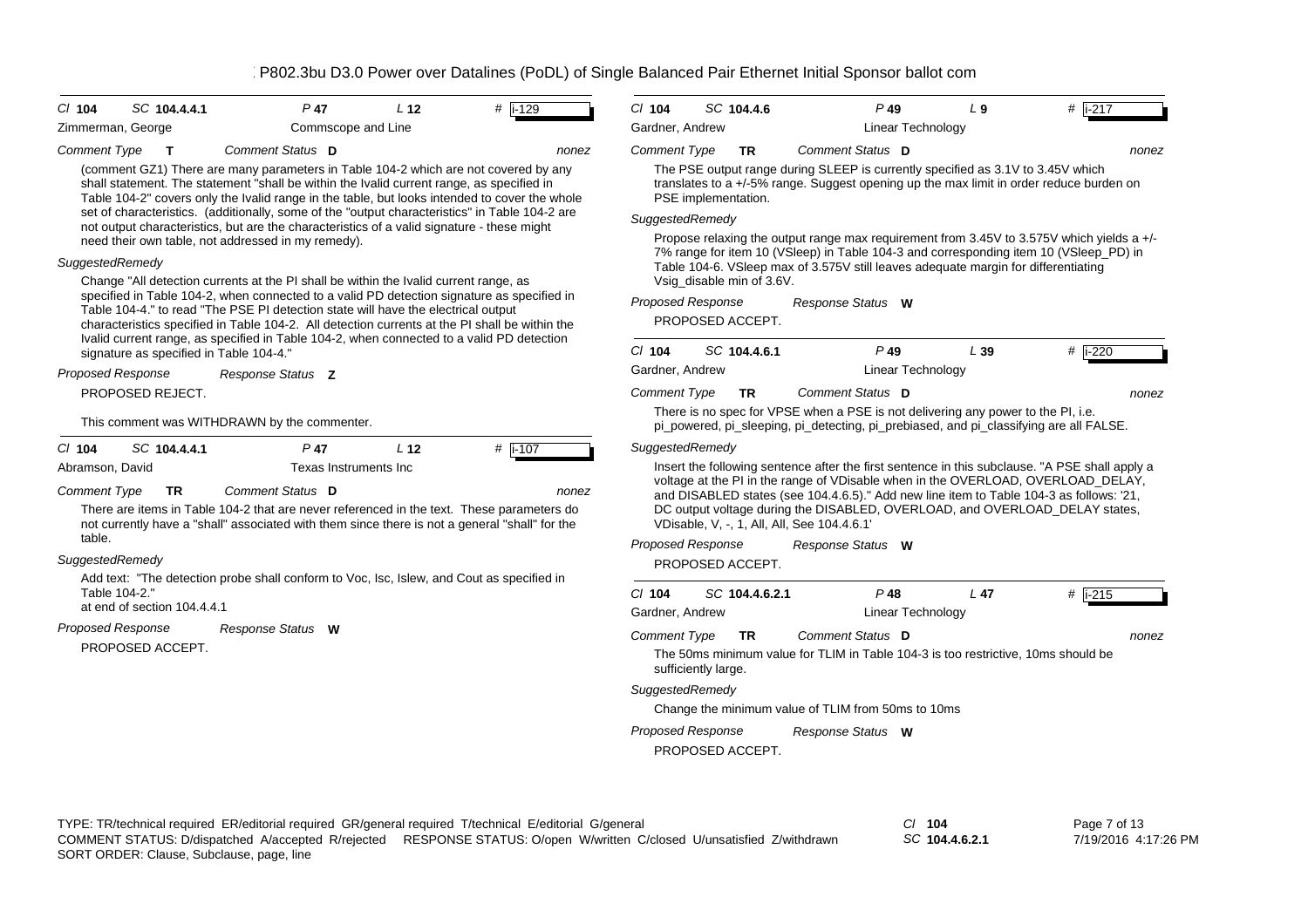| SC 104.4.6.5<br>$Cl$ 104                                                                                         | P                                                                                                                                                                                                                                                                                                                                                                                                                                                                                                                                                                                                                                                                                                                                                                                           |     | # $i - 221$ | $Cl$ 104                                                                                                                                                                                                                                                                                                                                                                                                                                                                                                                                                                                                                                 | SC 104.5                     | P <sub>52</sub>                                                                                                                                      | L29                      | #  i-186                                                                                                                                                             |  |  |
|------------------------------------------------------------------------------------------------------------------|---------------------------------------------------------------------------------------------------------------------------------------------------------------------------------------------------------------------------------------------------------------------------------------------------------------------------------------------------------------------------------------------------------------------------------------------------------------------------------------------------------------------------------------------------------------------------------------------------------------------------------------------------------------------------------------------------------------------------------------------------------------------------------------------|-----|-------------|------------------------------------------------------------------------------------------------------------------------------------------------------------------------------------------------------------------------------------------------------------------------------------------------------------------------------------------------------------------------------------------------------------------------------------------------------------------------------------------------------------------------------------------------------------------------------------------------------------------------------------------|------------------------------|------------------------------------------------------------------------------------------------------------------------------------------------------|--------------------------|----------------------------------------------------------------------------------------------------------------------------------------------------------------------|--|--|
| Gardner, Andrew                                                                                                  | Linear Technology                                                                                                                                                                                                                                                                                                                                                                                                                                                                                                                                                                                                                                                                                                                                                                           |     |             | Dove, Daniel                                                                                                                                                                                                                                                                                                                                                                                                                                                                                                                                                                                                                             |                              |                                                                                                                                                      | Linear Technology        |                                                                                                                                                                      |  |  |
| <b>Comment Type</b><br><b>TR</b><br>SuggestedRemedy<br>See 104.4.6.6'.<br>as follows:<br>'104.4.6.6 Disable time | Comment Status D<br>There is no disable time spec for VPSE when a PSE is not delivering any power to the PI,<br>i.e. pi_powered, pi_sleeping, pi_detecting, pi_prebiased, and pi_classifying are all FALSE.<br>Add line item to Table 104-3 as follows: '22, Disable time, TDisable, ms, -, 500, All, All,<br>Increment existing sub-clause 104.4.6.6 to 104.4.6.7 and insert new sub-clause 104.4.6.6<br>The specification for TDisable in Table 104-3 shall apply to the discharge time from VPSE<br>to VDisable with a test resistor of 320 kohm attached to the PI. TDisable starts when VPSE<br>drops 1 V below the steady-state value after the pig powered, pig classifying, pig detecting,<br>pi_prebiased, and pi_sleeping variables are cleared (see Figure 104-4). TDisable ends |     | nonez       | Comment Status D<br><b>Comment Type</b><br>т<br>nonez<br>The text 'A device that is capable of becoming a PD may have the ability to draw power<br>from an alternate power source. A PD requiring power from the PI may simultaneously<br>draw power from an alternate power source.' appears to be duplicative to subclause<br>104.5.6, but less detailed in respect to the PD drawing none, some, or all of its power from<br>its PI.<br>SuggestedRemedy<br>Suggest that this text in subclause 104.5 be deleted.<br><b>Proposed Response</b><br>Response Status Z<br>PROPOSED REJECT.<br>This comment was WITHDRAWN by the commenter. |                              |                                                                                                                                                      |                          |                                                                                                                                                                      |  |  |
| when VPSE less than or equal to VDisable max."<br>Proposed Response                                              | Response Status W                                                                                                                                                                                                                                                                                                                                                                                                                                                                                                                                                                                                                                                                                                                                                                           |     |             |                                                                                                                                                                                                                                                                                                                                                                                                                                                                                                                                                                                                                                          | Duplicate comment with i-84. |                                                                                                                                                      |                          |                                                                                                                                                                      |  |  |
| PROPOSED ACCEPT.                                                                                                 |                                                                                                                                                                                                                                                                                                                                                                                                                                                                                                                                                                                                                                                                                                                                                                                             |     |             | $Cl$ 104                                                                                                                                                                                                                                                                                                                                                                                                                                                                                                                                                                                                                                 | SC 104.5.3.6                 | P <sub>55</sub>                                                                                                                                      | L <sub>1</sub>           | # i-222                                                                                                                                                              |  |  |
| SC 104.5<br>$Cl$ 104<br>Law, David                                                                               | P <sub>52</sub><br><b>Hewlett Packard Enter</b>                                                                                                                                                                                                                                                                                                                                                                                                                                                                                                                                                                                                                                                                                                                                             | L29 | $#$ i-84    | Gardner, Andrew<br><b>Comment Type</b>                                                                                                                                                                                                                                                                                                                                                                                                                                                                                                                                                                                                   | <b>TR</b>                    | Comment Status D                                                                                                                                     | <b>Linear Technology</b> | nonez                                                                                                                                                                |  |  |
| <b>Comment Type</b><br>its PI.                                                                                   | Comment Status D<br>The text 'A device that is capable of becoming a PD may have the ability to draw power<br>from an alternate power source. A PD requiring power from the PI may simultaneously<br>draw power from an alternate power source.' appears to be duplicative to subclause<br>104.5.6, but less detailed in respect to the PD drawing none, some, or all of its power from                                                                                                                                                                                                                                                                                                                                                                                                     |     | nonez       | SuggestedRemedy<br>remedy.                                                                                                                                                                                                                                                                                                                                                                                                                                                                                                                                                                                                               |                              | PD state diagram behavior in the FAULT state needs to be clarified.<br>Propose changing UCT to Ifault_detected for arc from FAULT to DISCONNECT. Add |                          | enable mdi power<=FALSE and present mfvs<=FALSE to FAULT state assignments. Set<br>pd fault<=FALSE in the DISCONNECT state. See gardner 3bu 03 0716.pdf for complete |  |  |
| SuggestedRemedy                                                                                                  | Suggest that this text in subclause 104.5 be deleted.                                                                                                                                                                                                                                                                                                                                                                                                                                                                                                                                                                                                                                                                                                                                       |     |             | <b>Proposed Response</b>                                                                                                                                                                                                                                                                                                                                                                                                                                                                                                                                                                                                                 |                              | Response Status W<br>PROPOSED ACCEPT IN PRINCIPLE.                                                                                                   |                          |                                                                                                                                                                      |  |  |
| <b>Proposed Response</b><br>PROPOSED ACCEPT.                                                                     | Response Status W                                                                                                                                                                                                                                                                                                                                                                                                                                                                                                                                                                                                                                                                                                                                                                           |     |             |                                                                                                                                                                                                                                                                                                                                                                                                                                                                                                                                                                                                                                          |                              | Adopt remedy as proposed on slides x-y of gardner_3bu_3_0716.pdf.                                                                                    |                          |                                                                                                                                                                      |  |  |

*SC* **104.5.3.6**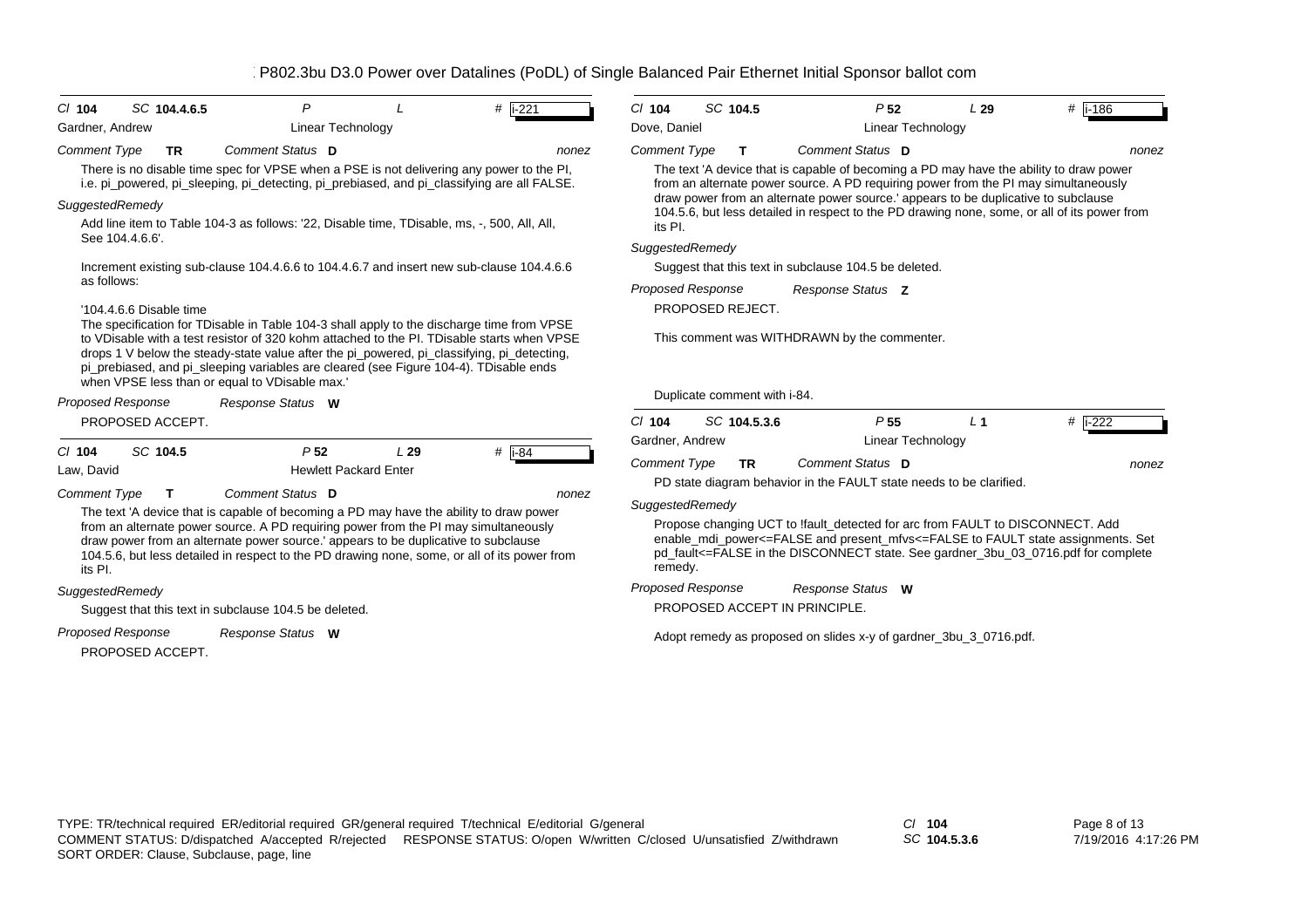| $CI$ 104            | SC 104.5.4                    |                                       | P <sub>54</sub>                                                                        | L39 | #   i-226                                                                                                                                                                                                                                                                                                                                                                                                                                                                                                                                                                                                                                            | $CI$ 104                             | SC 104.5.4                   | P <sub>55</sub>                                                                                |                              | L39 | # $\vert$ i-65                                                                                                                                                                                                                                                                                                                                                                |
|---------------------|-------------------------------|---------------------------------------|----------------------------------------------------------------------------------------|-----|------------------------------------------------------------------------------------------------------------------------------------------------------------------------------------------------------------------------------------------------------------------------------------------------------------------------------------------------------------------------------------------------------------------------------------------------------------------------------------------------------------------------------------------------------------------------------------------------------------------------------------------------------|--------------------------------------|------------------------------|------------------------------------------------------------------------------------------------|------------------------------|-----|-------------------------------------------------------------------------------------------------------------------------------------------------------------------------------------------------------------------------------------------------------------------------------------------------------------------------------------------------------------------------------|
| Dove, Daniel        |                               |                                       | <b>Linear Technology</b>                                                               |     |                                                                                                                                                                                                                                                                                                                                                                                                                                                                                                                                                                                                                                                      | Law, David                           |                              |                                                                                                | <b>Hewlett Packard Enter</b> |     |                                                                                                                                                                                                                                                                                                                                                                               |
| <b>Comment Type</b> | <b>GR</b>                     |                                       | Comment Status D                                                                       |     | nonez                                                                                                                                                                                                                                                                                                                                                                                                                                                                                                                                                                                                                                                | Comment Type                         | $\mathbf T$                  | Comment Status D                                                                               |                              |     | nonez                                                                                                                                                                                                                                                                                                                                                                         |
|                     |                               |                                       | This would allow them to only be powered by PSEs that do classification.               |     | DA: I would like to see PDs not be required to show a valid signature during detection.                                                                                                                                                                                                                                                                                                                                                                                                                                                                                                                                                              |                                      |                              |                                                                                                |                              |     | Subclause 104.5.4 'PD signature' states that 'A PD shall present a valid detection signature<br>when VPD is less than Vsig_enable.'. Since Vsig_enable is 4.3 V max to 3.6 V min (Table                                                                                                                                                                                       |
|                     | SuggestedRemedy               |                                       |                                                                                        |     |                                                                                                                                                                                                                                                                                                                                                                                                                                                                                                                                                                                                                                                      |                                      |                              | the range 4.3 $\vee$ max to 3.6 $\vee$ min and any voltage less than that threshold. Subclause |                              |     | 104-4), this seems to require a valid detection signature to be present from a threshold in                                                                                                                                                                                                                                                                                   |
|                     | See abramson_01bu_0516.pdf    |                                       |                                                                                        |     |                                                                                                                                                                                                                                                                                                                                                                                                                                                                                                                                                                                                                                                      |                                      |                              |                                                                                                |                              |     | 104.5.6.2 'Input current' however states that 'A PD that requires detection and power-up                                                                                                                                                                                                                                                                                      |
|                     | <b>Proposed Response</b>      | PROPOSED ACCEPT IN PRINCIPLE.         | Response Status W                                                                      |     |                                                                                                                                                                                                                                                                                                                                                                                                                                                                                                                                                                                                                                                      |                                      | conflicting requirements.    |                                                                                                |                              |     | shall draw current in the range of IWakeup_PD for at least TWakeup_PD when Vsleep_PD<br>min < VPD < Vsleep max as specified in Table 104-3 and Table 104-6.'. Since Vsleep max<br>is 3.5 V (Table 104-3, item 10), less than the Vsig_enable min $(3.6V)$ . These seems to be                                                                                                 |
|                     | Duplicate comment with i-106. |                                       |                                                                                        |     |                                                                                                                                                                                                                                                                                                                                                                                                                                                                                                                                                                                                                                                      | SuggestedRemedy                      |                              |                                                                                                |                              |     |                                                                                                                                                                                                                                                                                                                                                                               |
| $Cl$ 104            | SC 104.5.4                    |                                       | P <sub>55</sub>                                                                        | L39 | $\#$ i-193                                                                                                                                                                                                                                                                                                                                                                                                                                                                                                                                                                                                                                           | Please clarify.                      |                              |                                                                                                |                              |     |                                                                                                                                                                                                                                                                                                                                                                               |
| Dove, Daniel        |                               |                                       | <b>Linear Technology</b>                                                               |     |                                                                                                                                                                                                                                                                                                                                                                                                                                                                                                                                                                                                                                                      | <b>Proposed Response</b>             |                              | Response Status W                                                                              |                              |     |                                                                                                                                                                                                                                                                                                                                                                               |
| <b>Comment Type</b> | T.                            |                                       | Comment Status D                                                                       |     | nonez                                                                                                                                                                                                                                                                                                                                                                                                                                                                                                                                                                                                                                                |                                      |                              | PROPOSED ACCEPT IN PRINCIPLE.                                                                  |                              |     |                                                                                                                                                                                                                                                                                                                                                                               |
|                     |                               |                                       | DL: Subclause 104.5.4 'PD signature' states that 'A PD shall present a valid detection |     | signature when VPD is less than Vsig_enable.'. Since Vsig_enable is 4.3 V max to 3.6 V<br>min (Table 104-4), this seems to require a valid detection signature to be present from a<br>threshold in the range 4.3 V max to 3.6 V min and any voltage less than that threshold.<br>Subclause 104.5.6.2 'Input current' however states that 'A PD that requires detection and<br>power-up shall draw current in the range of IWakeup_PD for at least TWakeup_PD when<br>Vsleep PD min < VPD < Vsleep max as specified in Table 104-3 and Table 104-6. Since<br>Vsleep max is 3.5 V (Table 104-3, item 10), less than the Vsig_enable min (3.6V). These | state diagram).<br>Propose changing: |                              |                                                                                                |                              |     | The PD signature is enabled when VPD is in the range of Vsig_enable and it is disabled<br>when it is in the range of Vsig_disable. Although the detection signature is not discoverable<br>at the PD PI when VPD is in the range of Vsleep, it is enabled. A PD that requires wakeup<br>presents the wakeup signature current when VPD is in the range of Vsleep (consult PD) |
|                     |                               | seems to be conflicting requirements. |                                                                                        |     |                                                                                                                                                                                                                                                                                                                                                                                                                                                                                                                                                                                                                                                      |                                      |                              |                                                                                                |                              |     |                                                                                                                                                                                                                                                                                                                                                                               |
|                     | SuggestedRemedy               |                                       |                                                                                        |     |                                                                                                                                                                                                                                                                                                                                                                                                                                                                                                                                                                                                                                                      |                                      |                              | "A PD shall present a valid detection signature when VPD is less than Vsig_enable."            |                              |     |                                                                                                                                                                                                                                                                                                                                                                               |
|                     | Please clarify.               |                                       |                                                                                        |     |                                                                                                                                                                                                                                                                                                                                                                                                                                                                                                                                                                                                                                                      | to                                   |                              |                                                                                                |                              |     |                                                                                                                                                                                                                                                                                                                                                                               |
|                     | <b>Proposed Response</b>      | PROPOSED ACCEPT IN PRINCIPLE.         | Response Status W                                                                      |     |                                                                                                                                                                                                                                                                                                                                                                                                                                                                                                                                                                                                                                                      |                                      |                              |                                                                                                |                              |     | "A PD shall enable a valid detection signature when VPD is in the range of Vsig_enable."                                                                                                                                                                                                                                                                                      |
|                     |                               |                                       | Duplicate comment with i-65. Remedy as per remedy for comment i-65.                    |     |                                                                                                                                                                                                                                                                                                                                                                                                                                                                                                                                                                                                                                                      |                                      | In order to clarify 104.5.4. |                                                                                                |                              |     |                                                                                                                                                                                                                                                                                                                                                                               |

*SC* **104.5.4**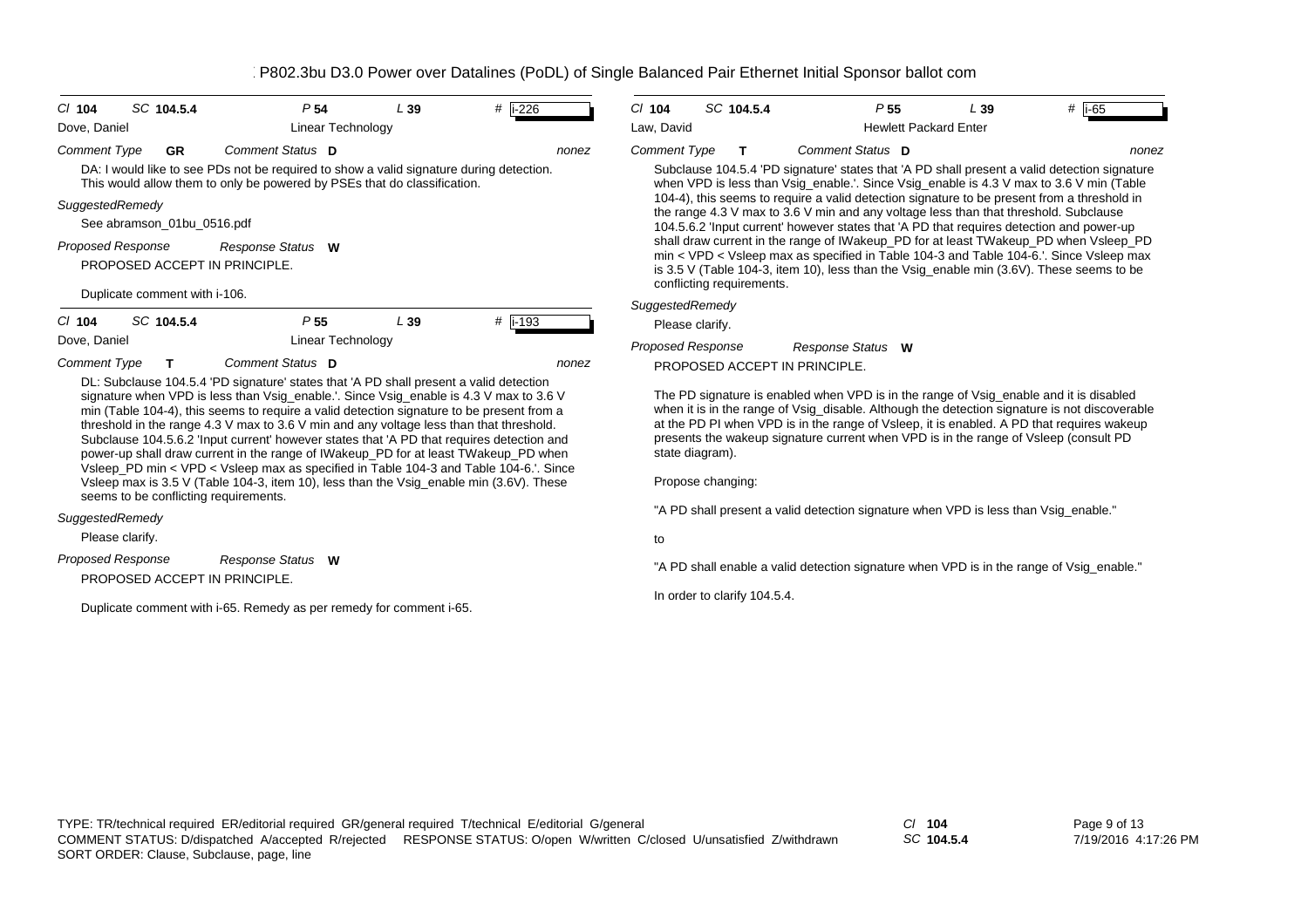| $CI$ 104                 | SC 104.5.4                   | P <sub>55</sub>                                                                                                                                                                                                                                                                                                                                                                  | $L$ 49         | #  i-195 | $Cl$ 104                 | SC 104.5.6                    | P <sub>57</sub>                                                                                                                                                                                                                                                                                                                                                                                                                                                                    | L <sub>13</sub> | # $\overline{$ i-198 |
|--------------------------|------------------------------|----------------------------------------------------------------------------------------------------------------------------------------------------------------------------------------------------------------------------------------------------------------------------------------------------------------------------------------------------------------------------------|----------------|----------|--------------------------|-------------------------------|------------------------------------------------------------------------------------------------------------------------------------------------------------------------------------------------------------------------------------------------------------------------------------------------------------------------------------------------------------------------------------------------------------------------------------------------------------------------------------|-----------------|----------------------|
| Dove, Daniel             |                              | Linear Technology                                                                                                                                                                                                                                                                                                                                                                |                |          | Dove, Daniel             |                               | <b>Linear Technology</b>                                                                                                                                                                                                                                                                                                                                                                                                                                                           |                 |                      |
| <b>Comment Type</b>      | т                            | Comment Status D                                                                                                                                                                                                                                                                                                                                                                 |                | nonez    | <b>Comment Type</b>      | T.                            | Comment Status D                                                                                                                                                                                                                                                                                                                                                                                                                                                                   |                 | nonez                |
|                          |                              | DL: While it is correct that 'A PD that presents a signature within the limits set out in Table<br>104-4 is assured to pass detection.', it may however be prudent to add that it may not<br>necessarily be powered due to the PSE not having sufficient available power (transition<br>from CLASSIFICATION_EVAL to RESTART due to !power_avalible).                             |                |          |                          |                               | DL: Subclause 104.5.6.1 'PD input voltage' states that 'Once the PD is turned on, the PD<br>may remain on in the input voltage range less than VOn min but greater than VOff.'. Based<br>on this I suspect that there may be an error for the unregulated 24 V class values in Table<br>104-6 for Von min (item 4d) which is 17.8 V and Voff (item 5d) which is 19.5 V. For this<br>class, unlike all others, the Von min is lower that the Voff value, hence there is no range    |                 |                      |
| SuggestedRemedy          |                              |                                                                                                                                                                                                                                                                                                                                                                                  |                |          |                          |                               | where VOn min is greater than VOff.                                                                                                                                                                                                                                                                                                                                                                                                                                                |                 |                      |
|                          |                              | Suggest the text ' pass detection.' be changed to read ' pass detection, although may<br>not necessarily be powered due to the PSE being unable to source the required power.'.                                                                                                                                                                                                  |                |          | SuggestedRemedy          |                               |                                                                                                                                                                                                                                                                                                                                                                                                                                                                                    |                 |                      |
| <b>Proposed Response</b> |                              | Response Status W                                                                                                                                                                                                                                                                                                                                                                |                |          |                          | unregulated 24 V class.       | If these values are correct, the text is subclause 104.5.6.1 may need clarified for the                                                                                                                                                                                                                                                                                                                                                                                            |                 |                      |
|                          | PROPOSED REJECT.             |                                                                                                                                                                                                                                                                                                                                                                                  |                |          | <b>Proposed Response</b> |                               | Response Status W                                                                                                                                                                                                                                                                                                                                                                                                                                                                  |                 |                      |
| See 104.4.4.             |                              | While the explanatory text is useful, it is inappropriate because it describes PSE behaviour.                                                                                                                                                                                                                                                                                    |                |          |                          |                               | PROPOSED ACCEPT IN PRINCIPLE.                                                                                                                                                                                                                                                                                                                                                                                                                                                      |                 |                      |
| $Cl$ 104                 | SC 104.5.6                   | P <sub>57</sub>                                                                                                                                                                                                                                                                                                                                                                  | L <sub>6</sub> | $#$ i-68 |                          |                               | Duplicate comment with i-69. Remedy as per remedy for comment i-69.                                                                                                                                                                                                                                                                                                                                                                                                                |                 |                      |
| Law, David               |                              | <b>Hewlett Packard Enter</b>                                                                                                                                                                                                                                                                                                                                                     |                |          | $CI$ 104                 | SC 104.5.6                    | P <sub>57</sub>                                                                                                                                                                                                                                                                                                                                                                                                                                                                    | L <sub>13</sub> | # $\overline{1}$ -69 |
| <b>Comment Type</b>      | T                            | Comment Status D                                                                                                                                                                                                                                                                                                                                                                 |                | nonez    | Law, David               |                               | <b>Hewlett Packard Enter</b>                                                                                                                                                                                                                                                                                                                                                                                                                                                       |                 |                      |
|                          |                              | Subclause 104.5.6.1 'PD input voltage' states that 'The PD shall remain off until the input                                                                                                                                                                                                                                                                                      |                |          | <b>Comment Type</b>      | T                             | Comment Status D                                                                                                                                                                                                                                                                                                                                                                                                                                                                   |                 | nonez                |
|                          | Von max as 5.75 V (item 4a). | voltage reaches a value in the range of VOn, as specified in Table 104-6, after a delay<br>greater than Tpower_dly.'. For the case of a 12 V unregulated PSE 104-6 however lists<br>Subclause 104.5.6.1 however also states that 'The PD shall turn on or off without startup<br>oscillation and within the first trial when a voltage in the range of VPSE (as defined in Table |                |          |                          | VOn min is greater than VOff. | Subclause 104.5.6.1 'PD input voltage' states that 'Once the PD is turned on, the PD may<br>remain on in the input voltage range less than VOn min but greater than VOff.'. Based on<br>this I suspect that there may be an error for the unregulated 24 V class values in Table 104-<br>6 for Von min (item 4d) which is 17.8 V and Voff (item 5d) which is 19.5 V. For this class,<br>unlike all others, the Von min is lower that the Voff value, hence there is no range where |                 |                      |
|                          |                              | 104-1) is applied with a series resistance within the range of valid channel resistance.'. For<br>the case of a 12 V unregulated PSE Table 104-1 lists VPSE(min) for a Class code 0 PSE                                                                                                                                                                                          |                |          | SuggestedRemedy          |                               |                                                                                                                                                                                                                                                                                                                                                                                                                                                                                    |                 |                      |
| as 5.6 V.                |                              |                                                                                                                                                                                                                                                                                                                                                                                  |                |          |                          | unregulated 24 V class.       | If these values are correct, the text is subclause 104.5.6.1 may need clarified for the                                                                                                                                                                                                                                                                                                                                                                                            |                 |                      |
|                          |                              | Based on the above it appears that a conformant class code 0 PD need not turn on until<br>5.75 V (Von max), yet Subclause 104.5.6.1 requires that it turn on when a PSE supplies<br>5.6 V through a series resistance within the range of valid channel resistance.                                                                                                              |                |          | <b>Proposed Response</b> |                               | Response Status W<br>PROPOSED ACCEPT IN PRINCIPLE.                                                                                                                                                                                                                                                                                                                                                                                                                                 |                 |                      |
| SuggestedRemedy          |                              |                                                                                                                                                                                                                                                                                                                                                                                  |                |          |                          |                               | The value of Von min for the unregulated 24V class is too low and is in error.                                                                                                                                                                                                                                                                                                                                                                                                     |                 |                      |

Please verify the respective values.

PROPOSED ACCEPT IN PRINCIPLE. *Response Status* **W** *Proposed Response*

The values are correct. Since the open-circuit VPSE min for class 0 is 6V, the PD is assured of being able to turn on if its Von max is 5.75V. After the PD is drawing power from the PI, the VPSE may drop to as low as 5.6V and VPD may drop as low as 4.94V. The PD Voff min of 3.6V ensures that the PD will remain on.

Propose remedy on slides x-y gardner\_3bu\_4\_0716.pdf.

TYPE: TR/technical required ER/editorial required GR/general required T/technical E/editorial G/general *Cl* **104** SORT ORDER: Clause, Subclause, page, line COMMENT STATUS: D/dispatched A/accepted R/rejected RESPONSE STATUS: O/open W/written C/closed U/unsatisfied Z/withdrawn

*SC* **104.5.6**

Page 10 of 13 7/19/2016 4:17:26 PM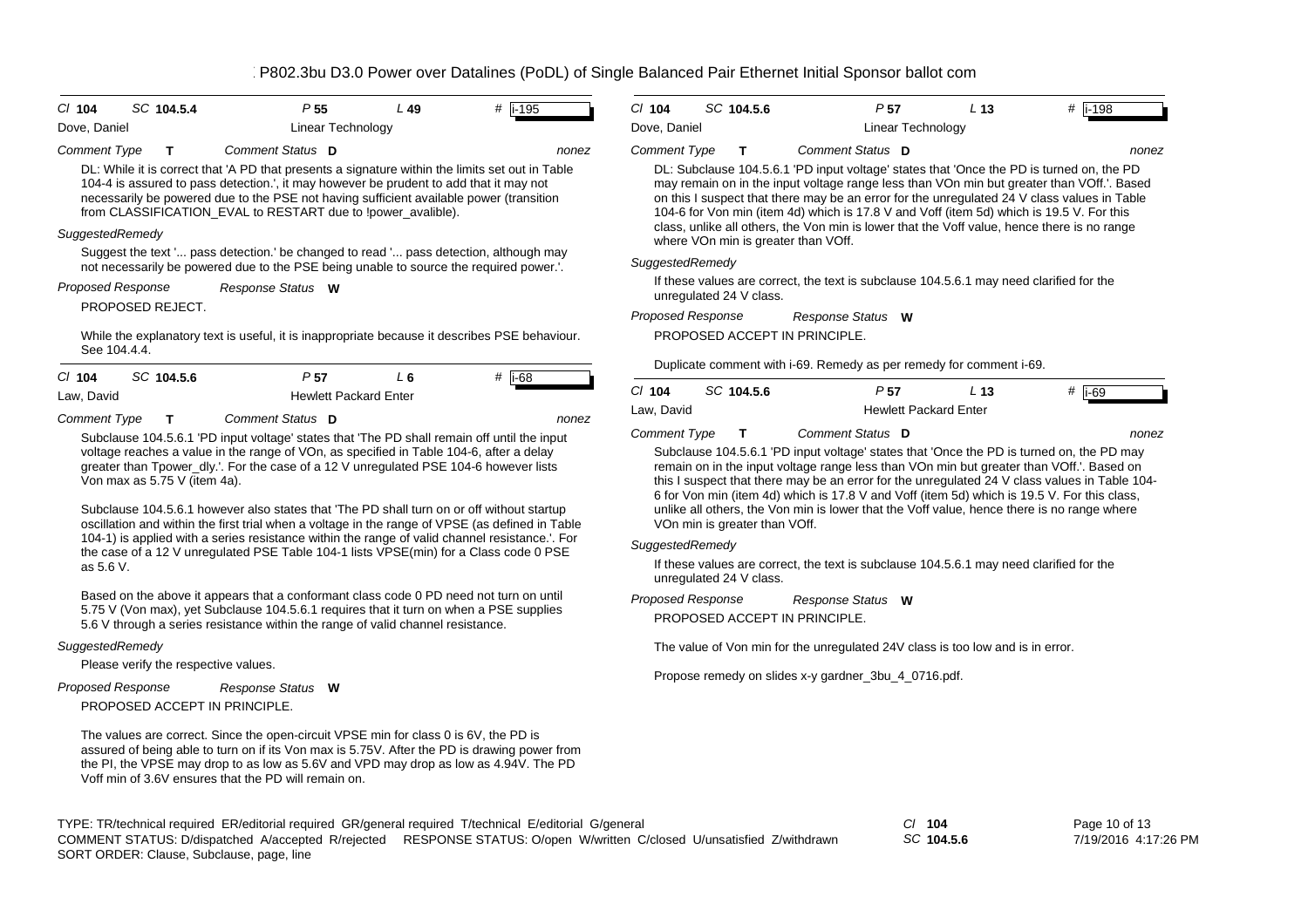| $CI$ 104                 | SC 104.5.6.1                      | P 58                                                                                                                                                                                                                                                                                | L28             | # $\overline{1}$ -71 | $Cl$ 104                 | SC 104.6.3                                 | P60                                                                                                                                                                                                                                                                                                                                                                                                                                                                                                                                    | L31 | $#$ i-207 |
|--------------------------|-----------------------------------|-------------------------------------------------------------------------------------------------------------------------------------------------------------------------------------------------------------------------------------------------------------------------------------|-----------------|----------------------|--------------------------|--------------------------------------------|----------------------------------------------------------------------------------------------------------------------------------------------------------------------------------------------------------------------------------------------------------------------------------------------------------------------------------------------------------------------------------------------------------------------------------------------------------------------------------------------------------------------------------------|-----|-----------|
| Law, David               |                                   | <b>Hewlett Packard Enter</b>                                                                                                                                                                                                                                                        |                 |                      | Dove, Daniel             |                                            | <b>Linear Technology</b>                                                                                                                                                                                                                                                                                                                                                                                                                                                                                                               |     |           |
| <b>Comment Type</b>      | $\mathbf{T}$                      | Comment Status D                                                                                                                                                                                                                                                                    |                 | nonez                | <b>Comment Type</b>      | TR.                                        | Comment Status D                                                                                                                                                                                                                                                                                                                                                                                                                                                                                                                       |     | nonez     |
| SuggestedRemedy          | the 'valid channel resistance'.   | Subclause 104.5.6.1 'PD input voltage' requires that a voltage ' is applied with a series<br>resistance within the range of valid channel resistance. While I see that subclause 104.2<br>'Link segment' defines a maximum DC loop resistance, I'm not able to find a definition of |                 |                      |                          |                                            | DL: This requirements in this subclause can't 'supersede' requirements elsewhere in IEEE<br>Std 802.3 as 'supersede' has the special meaning that one standard has replaced the<br>other, for example IEEE Std 802.3-2015 supersedes IEEE Std 802.3-2012 and all its<br>amendments. I believe instead that this requirement is in addition to the 100BASE-T1<br>requirements for a 100BASE-T1 associated with a PoDL PD or PSE. In other words a<br>100BASE-T1 PHY has to always meet 96.5.4.1, but a 100BASE-T1 PHY associated with a |     |           |
|                          |                                   | Please add a cross reference to the subclause where valid channel resistance is defined.                                                                                                                                                                                            |                 |                      |                          |                                            | PoDL PD or PSE has to also meet 104.6.3.1.1.                                                                                                                                                                                                                                                                                                                                                                                                                                                                                           |     |           |
| <b>Proposed Response</b> |                                   | Response Status W                                                                                                                                                                                                                                                                   |                 |                      | SuggestedRemedy          |                                            |                                                                                                                                                                                                                                                                                                                                                                                                                                                                                                                                        |     |           |
|                          | PROPOSED ACCEPT IN PRINCIPLE.     |                                                                                                                                                                                                                                                                                     |                 |                      |                          |                                            | Since the last sentence of 104.1.2 states that 'The PI is encompassed within the MDI.'                                                                                                                                                                                                                                                                                                                                                                                                                                                 |     |           |
|                          |                                   | Editor to replace all instances of "channel resistance" with "DC loop resistance" and                                                                                                                                                                                               |                 |                      |                          |                                            | suggest that the subclause text be replaced with 'Subclauses 104.6.3.1 and 104.6.3.2<br>define additional requirements for a 100BASE-T1 PHY with a MDI that incorporates a PI.                                                                                                                                                                                                                                                                                                                                                         |     |           |
|                          | include cross reference to 104.2. |                                                                                                                                                                                                                                                                                     |                 |                      | <b>Proposed Response</b> |                                            | Response Status Z                                                                                                                                                                                                                                                                                                                                                                                                                                                                                                                      |     |           |
| $CI$ 104                 | SC 104.6.2                        | P60                                                                                                                                                                                                                                                                                 | L <sub>27</sub> | $#$ i-110            |                          | PROPOSED REJECT.                           |                                                                                                                                                                                                                                                                                                                                                                                                                                                                                                                                        |     |           |
| Abramson, David          |                                   | Texas Instruments Inc                                                                                                                                                                                                                                                               |                 |                      |                          |                                            | This comment was WITHDRAWN by the commenter.                                                                                                                                                                                                                                                                                                                                                                                                                                                                                           |     |           |
| <b>Comment Type</b>      | <b>GR</b>                         | Comment Status D                                                                                                                                                                                                                                                                    |                 | nonez                |                          |                                            |                                                                                                                                                                                                                                                                                                                                                                                                                                                                                                                                        |     |           |
| require them.            |                                   | There is no reason to include the fault tolerances from clause 96 in this clause.<br>These requirements apply to the appropriate applications by their inclusion in clause 96.<br>Leaving them in clause 104 only adds them as a requirement to applications that may not           |                 |                      | $Cl$ 104                 | Duplicate comment with i-72.<br>SC 104.6.3 | $P$ 60                                                                                                                                                                                                                                                                                                                                                                                                                                                                                                                                 | L31 | $#$ i-72  |
| SuggestedRemedy          |                                   |                                                                                                                                                                                                                                                                                     |                 |                      | Law. David               |                                            | <b>Hewlett Packard Enter</b>                                                                                                                                                                                                                                                                                                                                                                                                                                                                                                           |     |           |
| 96.8.3."                 |                                   | Remove sentence: "The PI shall meet the fault tolerance requirements as specified in                                                                                                                                                                                                |                 |                      | <b>Comment Type</b>      | <b>TR</b>                                  | Comment Status D                                                                                                                                                                                                                                                                                                                                                                                                                                                                                                                       |     | nonez     |
| <b>Proposed Response</b> | PROPOSED ACCEPT IN PRINCIPLE.     | Response Status W                                                                                                                                                                                                                                                                   |                 |                      |                          |                                            | This requirements in this subclause can't 'supersede' requirements elsewhere in IEEE Std<br>802.3 as 'supersede' has the special meaning that one standard has replaced the other, for<br>example IEEE Std 802.3-2015 supersedes IEEE Std 802.3-2012 and all its amendments. I                                                                                                                                                                                                                                                         |     |           |
| See i-219.               |                                   |                                                                                                                                                                                                                                                                                     |                 |                      |                          | to also meet 104.6.3.1.1.                  | believe instead that this requirement is in addition to the 100BASE-T1 requirements for a<br>100BASE-T1 associated with a PoDL PD or PSE. In other words a 100BASE-T1 PHY has<br>to always meet 96.5.4.1, but a 100BASE-T1 PHY associated with a PoDL PD or PSE has                                                                                                                                                                                                                                                                    |     |           |
|                          |                                   |                                                                                                                                                                                                                                                                                     |                 |                      | SuggestedRemedy          |                                            |                                                                                                                                                                                                                                                                                                                                                                                                                                                                                                                                        |     |           |
|                          |                                   |                                                                                                                                                                                                                                                                                     |                 |                      |                          |                                            | Since the last sentence of 104.1.2 states that 'The PI is encompassed within the MDI.'<br>suggest that the subclause text be replaced with 'Subclauses 104.6.3.1 and 104.6.3.2<br>define additional requirements for a 100BASE-T1 PHY with a MDI that incorporates a PI.'                                                                                                                                                                                                                                                              |     |           |
|                          |                                   |                                                                                                                                                                                                                                                                                     |                 |                      | Proposed Response        |                                            | Response Status W                                                                                                                                                                                                                                                                                                                                                                                                                                                                                                                      |     |           |
|                          |                                   |                                                                                                                                                                                                                                                                                     |                 |                      |                          |                                            | PROPOSED ACCEPT IN PRINCIPLE.                                                                                                                                                                                                                                                                                                                                                                                                                                                                                                          |     |           |
|                          |                                   |                                                                                                                                                                                                                                                                                     |                 |                      | TFTD.                    |                                            |                                                                                                                                                                                                                                                                                                                                                                                                                                                                                                                                        |     |           |

*SC* **104.6.3**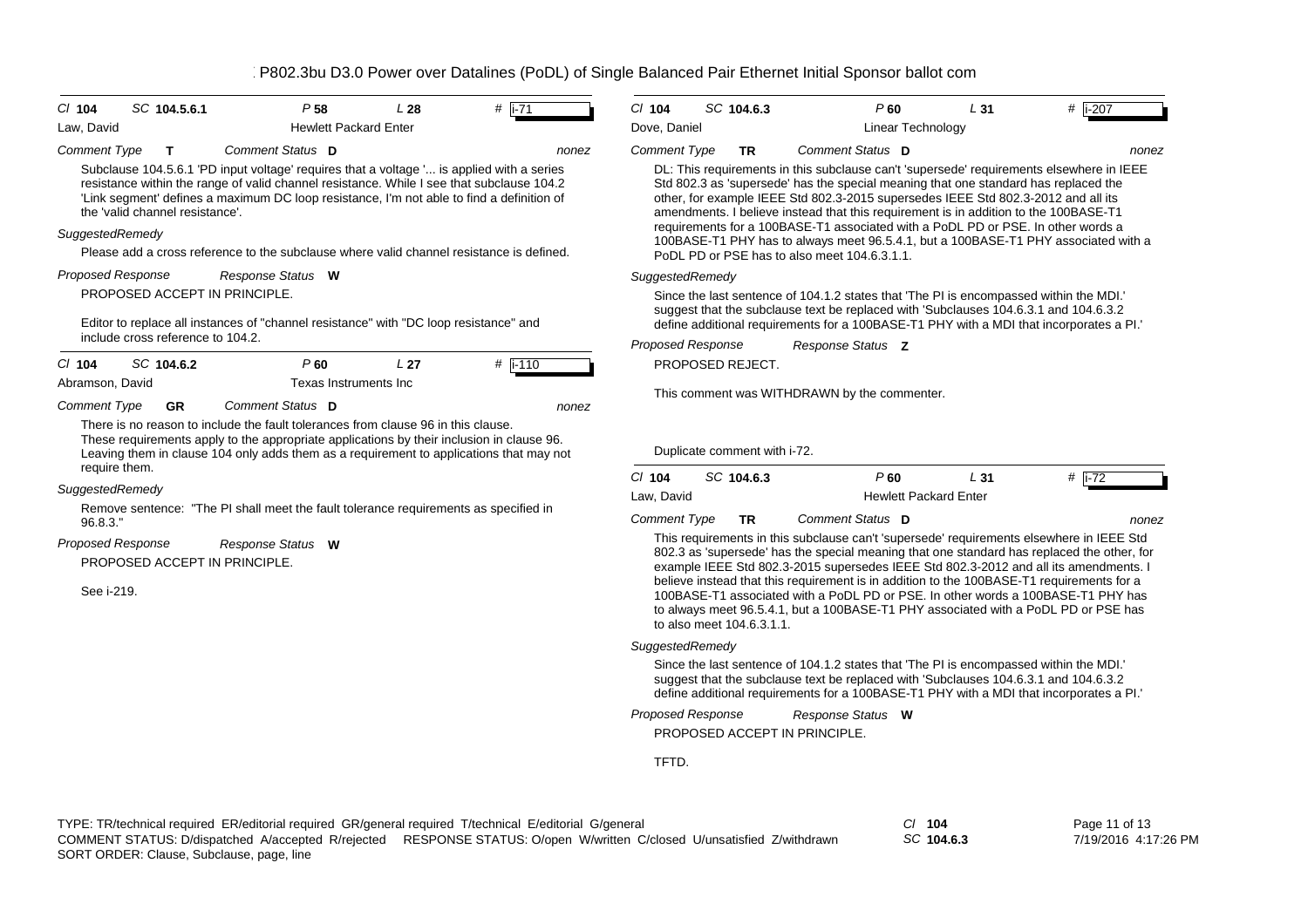| SC 104.6.3.1<br>$CI$ 104                                 | P <sub>60</sub><br>L34                                                                                                                                                                                                                                                                                                                | #<br>$i-208$         | $CI$ 104                                    | SC 104.6.3.1.1                                            | P60                                                                                                           | L43                          | # $\sqrt{1-74}$ |
|----------------------------------------------------------|---------------------------------------------------------------------------------------------------------------------------------------------------------------------------------------------------------------------------------------------------------------------------------------------------------------------------------------|----------------------|---------------------------------------------|-----------------------------------------------------------|---------------------------------------------------------------------------------------------------------------|------------------------------|-----------------|
| Dove, Daniel                                             | Linear Technology                                                                                                                                                                                                                                                                                                                     |                      | Law, David                                  |                                                           |                                                                                                               | <b>Hewlett Packard Enter</b> |                 |
| <b>Comment Type</b><br><b>TR</b>                         | Comment Status D                                                                                                                                                                                                                                                                                                                      | nonez                | <b>Comment Type</b>                         | Е                                                         | Comment Status D                                                                                              |                              | nonez           |
|                                                          | DL: I don't see a ' Type A PoDL transmitter' defined anywhere.                                                                                                                                                                                                                                                                        |                      |                                             | reference should be added.                                | Assume that 'transmitter test fixture 1' is the text fixture found in figure 96-20. If so a cross-            |                              |                 |
| SuggestedRemedy<br>that incorporates a PI, suggest that: | Based on the title of subclause 104.6.3.2 being 'MDI return loss', and assuming my<br>comment to change this subclause to only be required for a 100BASE-T1 PHY with a MDI<br>[1] This title be changed to read 'Transmitter output droop'.<br>[2] The text 'With the Type A PoDL transmitter in test  ' be changed to read 'With the |                      | SuggestedRemedy<br><b>Proposed Response</b> | test fixture 1 (see Figure 96-20), '.<br>PROPOSED ACCEPT. | Suggest the text ' transmitter test fixture 1, ' should be changed to read ' transmitter<br>Response Status W |                              |                 |
| transmitter in test '.                                   |                                                                                                                                                                                                                                                                                                                                       |                      |                                             |                                                           |                                                                                                               |                              |                 |
| clause 96' be deleted.                                   | [3] The text 'This requirement supersedes the transmitter output droop requirement in                                                                                                                                                                                                                                                 |                      | $Cl$ 104<br>Dove, Daniel                    | SC 104.6.3.1.1                                            | P60<br>Linear Technology                                                                                      | L43                          | # i-209         |
| <b>Proposed Response</b>                                 | Response Status Z                                                                                                                                                                                                                                                                                                                     |                      | <b>Comment Type</b>                         | Е                                                         | Comment Status D                                                                                              |                              | nonez           |
| PROPOSED REJECT.                                         |                                                                                                                                                                                                                                                                                                                                       |                      |                                             | cross-reference should be added.                          | DL: Assume that 'transmitter test fixture 1' is the text fixture found in figure 96-20. If so a               |                              |                 |
| This comment was WITHDRAWN by the commenter.             |                                                                                                                                                                                                                                                                                                                                       |                      | SuggestedRemedy                             |                                                           |                                                                                                               |                              |                 |
| Duplicate comment with i-73.                             |                                                                                                                                                                                                                                                                                                                                       |                      |                                             | test fixture 1 (see Figure 96-20), '.                     | Suggest the text ' transmitter test fixture 1, ' should be changed to read ' transmitter                      |                              |                 |
| SC 104.6.3.1<br>$Cl$ 104<br>Law, David                   | P <sub>60</sub><br>L34<br><b>Hewlett Packard Enter</b>                                                                                                                                                                                                                                                                                | # $\overline{1}$ -73 | <b>Proposed Response</b>                    | PROPOSED REJECT.                                          | Response Status Z                                                                                             |                              |                 |
| <b>Comment Type</b><br>TR                                | Comment Status D<br>I don't see a ' Type A PoDL transmitter' defined anywhere.                                                                                                                                                                                                                                                        | nonez                |                                             |                                                           | This comment was WITHDRAWN by the commenter.                                                                  |                              |                 |
| SuggestedRemedy                                          |                                                                                                                                                                                                                                                                                                                                       |                      |                                             |                                                           |                                                                                                               |                              |                 |
| that incorporates a PI, suggest that:                    | Based on the title of subclause 104.6.3.2 being 'MDI return loss', and assuming my<br>comment to change this subclause to only be required for a 100BASE-T1 PHY with a MDI                                                                                                                                                            |                      |                                             | Duplicate comment with i-73.                              |                                                                                                               |                              |                 |
| transmitter in test '.<br>clause 96' be deleted.         | [1] This title be changed to read 'Transmitter output droop'.<br>[2] The text 'With the Type A PoDL transmitter in test  ' be changed to read 'With the<br>[3] The text 'This requirement supersedes the transmitter output droop requirement in                                                                                      |                      |                                             |                                                           |                                                                                                               |                              |                 |
| Proposed Response<br>PROPOSED ACCEPT IN PRINCIPLE.       | Response Status W                                                                                                                                                                                                                                                                                                                     |                      |                                             |                                                           |                                                                                                               |                              |                 |
|                                                          |                                                                                                                                                                                                                                                                                                                                       |                      |                                             |                                                           |                                                                                                               |                              |                 |
| Editor to adopt suggested remedy items [1] and [2].      |                                                                                                                                                                                                                                                                                                                                       |                      |                                             |                                                           |                                                                                                               |                              |                 |
| TFTD item [3].                                           |                                                                                                                                                                                                                                                                                                                                       |                      |                                             |                                                           |                                                                                                               |                              |                 |
|                                                          |                                                                                                                                                                                                                                                                                                                                       |                      |                                             |                                                           |                                                                                                               |                              |                 |

TYPE: TR/technical required ER/editorial required GR/general required T/technical E/editorial G/general *Cl* **104** SORT ORDER: Clause, Subclause, page, line COMMENT STATUS: D/dispatched A/accepted R/rejected RESPONSE STATUS: O/open W/written C/closed U/unsatisfied Z/withdrawn

*SC* **104.6.3.1.1**